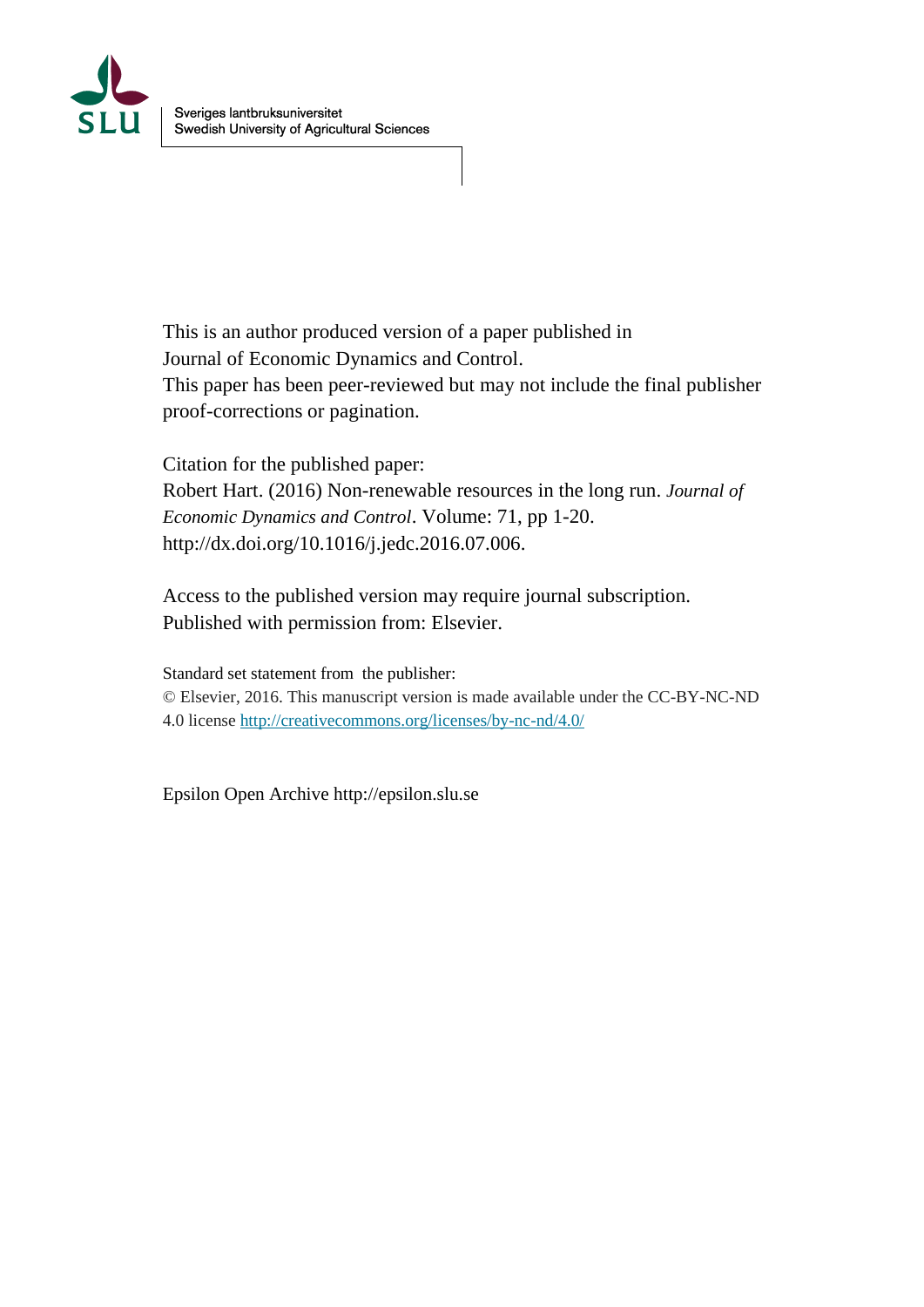# Non-renewable resources in the long run

# Rob Hart

*Department of Economics, Swedish University of Agricultural Sciences, Box 7013, 750 07 Uppsala, Sweden.*

# **Abstract**

We model a competitive economy in which production is dependent on labour and a non-renewable resource, the stock of which is inhomogeneous. We solve the model analytically and show how—in infinite time—the economy moves away from an initial balanced growth path (b.g.p.) and towards a mature b.g.p. The characteristics of the initial b.g.p. match historical observations of slowly declining resource price and consumption growth tracking global product. The mature b.g.p. depends on the nature of the stock; the more steeply cross-sectional area declines with depth, the faster the rate of price increase. We show how the theoretical model may be adapted and parameterized to explain and predict the evolution of markets for specific resources, applying the model in two cases, copper and petroleum.

*Keywords:* Non-renewable natural resources, Exhaustible resources, Hotelling rule.

JEL codes: O30; O40; Q31; Q41; Q43.

# **1. Introduction**

The optimal exploitation of an exhaustible resource is a classic problem in economics. However, the solution is well-characterized only for a narrow subclass of problems, i.e. those in which the resource stock is homogeneous. In this paper we develop a simple and elegant solution to a much broader class of problems with inhomogeneous resource stocks. In the theoretical model we show how, given the state of the economy at some point in time, we can characterize the paths of extraction, price, and resource rent over infinite time both into the future and the past. We then apply the model to the explanation of historical observations and to the prediction of the future evolution of markets for real resources.

The seminal paper in the resource extraction literature is [Hotelling \(1931](#page-23-0)). [Hotelling](#page-23-0) builds a partial equilibrium model focusing on the extraction sector, and shows that—given a finite homogeneous stock of a resource traded on a perfect market—resource price is the sum of unit extraction cost and the scarcity rent, where the latter rises at the discount rate. Furthermore, he demonstrates that the extraction rate is socially optimal as long as markets are competitive.

Dasgupta, Heal, Solow, and Stiglitz—in a series of papers the first of which were published in 1974—apply Hotelling's insight to the question of how an exhaustible resource should be exploited at the general equilibrium level, giving rise to what is now known as the DHSS model.<sup>[1](#page-1-0)</sup> The model is based on the neoclassical growth model, but with a resource input added to the production function and a Hotelling-type extraction sector. It has spawned a large literature focusing on questions such as the ability of capital to substitute for the exhaustible resource, and the ability of technological progress to compensate for declining resource extraction.[2](#page-1-1)

In the baseline version of the DHSS model the production function is Cobb–Douglas, and the resource is extracted from a known non-renewable stock at zero cost. An immediate consequence of the Cobb–Douglas is that the resource factor share is constant, which fits with very long-run observations for aggregate resources such as 'metals' and

*Email address:* rob.hart@slu.se (Rob Hart)

<sup>&</sup>lt;sup>1</sup>The original papers are [Dasgupta and Heal \(1974\)](#page-23-1), [Solow \(1974](#page-23-2)), [Stiglitz](#page-24-0) [\(1974](#page-24-0)).

<span id="page-1-1"></span><span id="page-1-0"></span><sup>&</sup>lt;sup>2</sup>A classic paper on the former question is [Hartwick](#page-23-3) [\(1977](#page-23-3)); for a useful survey of the latter see [Groth \(2007\)](#page-23-4).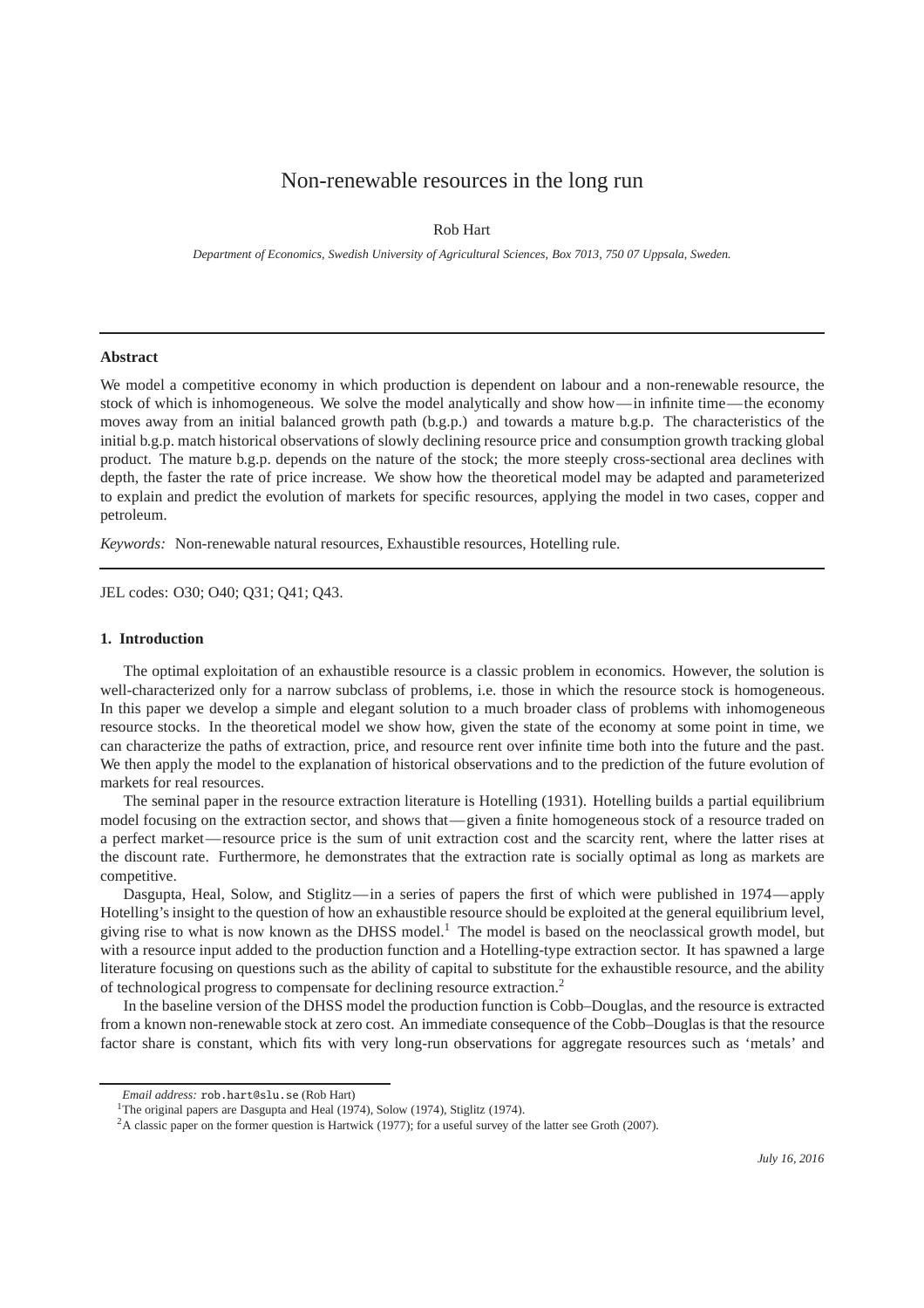

<span id="page-2-0"></span>Figure 1: Long-run growth in consumption and prices, compared to growth in global product (i.e. world GDP), for (a) Metals, and (b) Primary energy from combustion.

'energy', as shown in Figure [1.](#page-2-0) On the other hand, the assumption of zero extraction costs leads directly to the prediction that resource price should rise at the discount rate while the consumption rate declines exponentially. This is totally contrary to the evidence, which is that prices show no long-run trend while consumption rates tend to track long-run GDP (see Figure [1](#page-2-0) again).

Stocks of exhaustible resources are in reality inhomogeneous and costly to extract, hence an obvious extension to the model is to include these characteristics. However, this area is relatively unexplored, despite the early contributions from [Heal \(1976\)](#page-23-11) and [Solow and Wan \(1976\)](#page-23-12). The resource stocks assumed by [Heal](#page-23-11) and [Solow and Wan](#page-23-12) are both special cases: in the former, long-run extraction is from an infinite homogeneous stock, hence the scarcity rent is zero; in the latter it is from a finite homogeneous stock, hence the scarcity rent grows at the discount rate (the simple Hotelling result). Questions remain regarding the transition paths to these long-run states, but also (more generally) the long-run solution to the case in which remaining stocks are always inhomogeneous. Hence there is a need for a more general model of resource stocks to be incorporated into a general equilibrium model of longrun economic development. The need for such a general equilibrium model is indirectly supported by the analysis of [Livernois and Martin](#page-23-13) [\(2001\)](#page-23-13), who review related work in partial equilibrium frameworks; [Livernois and Martin](#page-23-13) [p.840] state that their findings can easily be reconciled with 'any kind of behaviour for scarcity rent and price over time', simply by introducing exogenous trends or shocks in variables such as extraction productivity (they could also have mentioned resource demand, or the prices of extraction inputs). In general equilibrium, trends in such variables can be endogenized.<sup>[3](#page-2-1)</sup>

We develop a general equilibrium model of the global economy with competitive markets and very simple models of final-good production and biased technological change—models which are broadly in line with historical data and our understanding of the key processes—and focus our attention on extraction. We assume a representative resource owner with extraction rights to a contiguous mass of the resource underground. The resource owner hires labour

*Note:* Global product data from [Maddison \(2010](#page-23-5)). Metals: Al, Cr, Cu, Au, Fe, Pb, Mg, Mn, Hg, Ni, Pt, Rare earths, Ag, Sn, W, Zn. All metals data from [Kelly and Matos \(2012](#page-23-6)). Energy: Coal, oil, natural gas, and biofuel. Fossil quantity data from [Boden et al. \(2012\)](#page-23-7). Oil price data from [BP](#page-23-8) [\(2012](#page-23-8)). Coal and gas price data from [Fouquet \(2011](#page-23-9)); note that these data are only for average prices in England; we make the (heroic) assumption that weighted average global prices are similar. Biofuel quantity data from [Maddison \(2003](#page-23-10)). Biofuel price data from [Fouquet](#page-23-9) [\(2011](#page-23-9)); again, we assume that the data are representative for global prices, and we extrapolate from the end of Fouquet's series to the present assuming constant prices. Sensitivity analysis shows that the assumptions are not critical in driving the results.

<span id="page-2-1"></span><sup>3</sup>Examples of partial-equilibrium models can be found in [Levhari and Liviatan](#page-23-14) [\(1977](#page-23-14)), [Hanson \(1980](#page-23-15)), [Slade \(1982\)](#page-23-16), [Krulce](#page-23-17) [\(1993](#page-23-17)), and [Farzin](#page-23-18) [\(1992](#page-23-18)). [Levhari and Liviatan \(1977\)](#page-23-14) and [Hanson \(1980](#page-23-15)) show that the scarcity rent declines over time, [Krulce \(1993\)](#page-23-17) derives sufficient conditions for increasing rent, and [Farzin \(1992](#page-23-18)) argues that rent may also follow a non-monotonic path. [Livernois and Martin](#page-23-13) [\(2001](#page-23-13)) show that the results depend crucially on the nature of the instantaneous net benefit function which can be expressed as  $\pi(x_t, n_t)$  where x is the extraction rate and *n* is cumulative extraction. For 'clean' results—in which the scarcity rent is always increasing, and approaches the discount rate—they show that the function should be jointly concave in x and n. But in practice the shape of the function will depend on the nature of stocks, and there exist highly plausible stock characteristics—such as lower-grade resources being more abundant than higher-grade resources—which imply that the function will not be concave.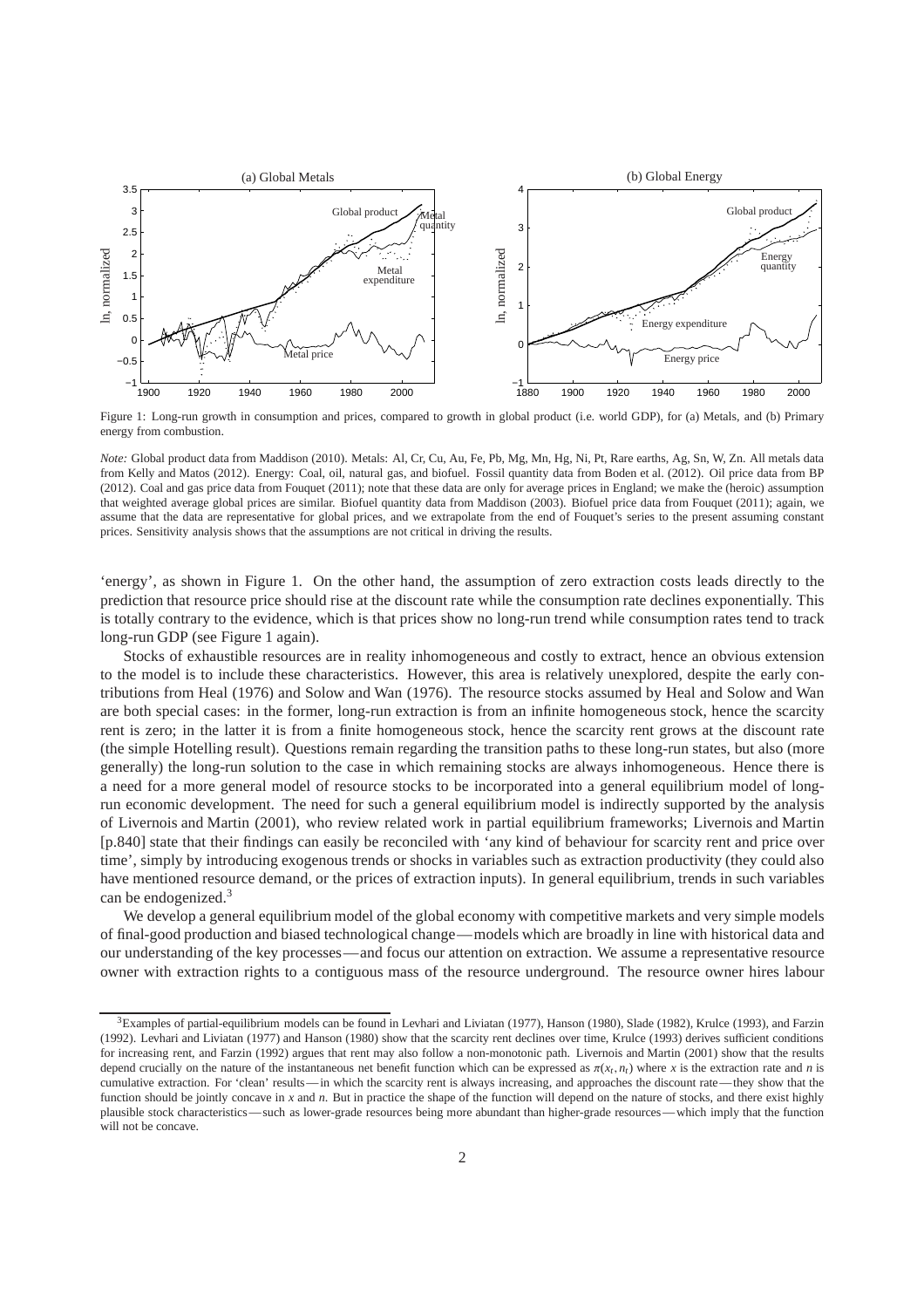inputs in order to extract the resource, and the rate of extraction per unit of labour depends on the productivity of the input, plus the depth of the marginal resource (an increasing function of cumulative extraction). The alternative employment for labour is in final-good production; there is thus an arbitrage condition between the sectors. Labour productivity in the two sectors grows exogenously at rates that may differ. We specify the functional form of the relationship between depth and the cross-sectional area of the resource stock, which allows us to obtain an analytical solution for the dynamic equilibrium path from any given initial state.

Given the state of the economy at any time *t* we can derive the optimal path of the economy both forwards and backwards in time from *t*. In the baseline model the economy starts close to an initial b.g.p. on which the extraction rate tracks GDP and resource price is constant or slowly declining: technological change drives up the extraction rate and demand for the resource, but has little effect on price as improved productivity is matched by increases in the wage. As the extraction rate increases, resource depth starts to increase significantly, pushing up extraction costs and braking the rise in the extraction rate. Gradually the economy approaches a 'mature' b.g.p. on which depth increases at a constant rate, and this increase pushes up the resource price and slows the growth rate of consumption. Assuming that the total resource stock is finite (implying a restriction on the parameterization of the stock function) then the extraction rate must decline on the mature b.g.p., implying that the price rises faster than the growth rate of GDP. On the mature b.g.p. the scarcity rent is a constant fraction of the price, and this fraction is a decreasing function of the discount rate.

We go on to consider more general cases in which more complex stock characteristics are allowed. The simplest extension is to allow for a maximum depth beyond which no further stocks exist (or are extractable), and there is no substitute for the resource. In such a case the economy will move from the initial b.g.p. towards the mature b.g.p., but instead of approaching this b.g.p. asymptotically it will at some finite time start to move away from it and approach a Hotelling path along which the resource price rises at the discount rate.

Finally, we apply the model to explaining and predicting the evolution of global markets for copper and petroleum: the case of copper illustrates the power of the model, whereas the case of petroleum also highlights some limitations. In the case of copper the cross-sectional area of the representative resource deposit increases with depth initially, and then declines. When extraction is from the upper part of the stock (up to approximately 2050) price declines slowly and the scarcity rent makes up only a very small part of the price, but once extraction moves to the deeper stocks for which cross-sectional area declines with depth, the price starts to rise and the scarcity rent moves towards 40 percent of the price. In the case of petroleum, stocks are funnel-shaped. Again, the scarcity rent is initially low, but once extraction moves onto the 'pipe' part of the funnel (around 2030) the scarcity rent is around 20 percent of the price. Exhaustion occurs around 2125, and the price path in the final decades depends almost entirely on the price of the backstop.

To place our contribution within the literature on non-renewable resource prices and the Hotelling rule—as reviewed by [Livernois](#page-23-19) [\(2009\)](#page-23-19)—consider the basic Hotelling model with competitive markets, perfect information, a fixed homogeneous stock of the non-renewable resource, constant technology, and partial equilibrium. We stick with competitive markets and perfect information, but allow for inhomogeneity of the stock and technological change, and put the extraction sector into a general equilibrium context.<sup>[4](#page-3-0)</sup> The paper can thus been seen as building on the tradition where the countervailing effects of resource degradation and technological change are key: see for instance [Slade \(1982\)](#page-23-16), [Farzin \(1992](#page-23-18)), and [Lin et al. \(2009\)](#page-23-20). In this literature the most common approach is to write down an extraction cost function in which extraction costs are a decreasing function of technology and an increasing function of cumulative extraction. However, in our general equilibrium model we must explicitly account for the inputs used in the extraction sector, and the natural approach is then to posit an extraction function in which the rate of extraction is a function of technology, input use, and the quality of the marginal resource; extraction costs are then derived from the extraction function, given input prices. By focusing on the quality of the resource currently being extracted rather than cumulative extraction or remaining resources—an approach which follows [Slade \(1982\)](#page-23-16) but differs from much of the subsequent literature—we focus on the factor that directly affects extraction costs rather than proxies for that

<span id="page-3-0"></span><sup>4</sup>Clearly resource markets are frequently characterized by both market power and uncertainty about stocks. (Regarding market power, see for instance [Ellis and Halvorsen \(2002](#page-23-21)) and [Lin](#page-23-22) [\(2011](#page-23-22)).) However, the effects of market power are ambiguous: [Stiglitz \(1976\)](#page-24-1) shows that in a simple case with constant-elasticity demand there is no difference between the extraction path (and hence also the price path) under monopoly and perfect competition. Furthermore, [Arrow and Chang \(1982\)](#page-22-0) show that uncertainty about stocks should lead to fluctuation around the price trend rather than changing that trend.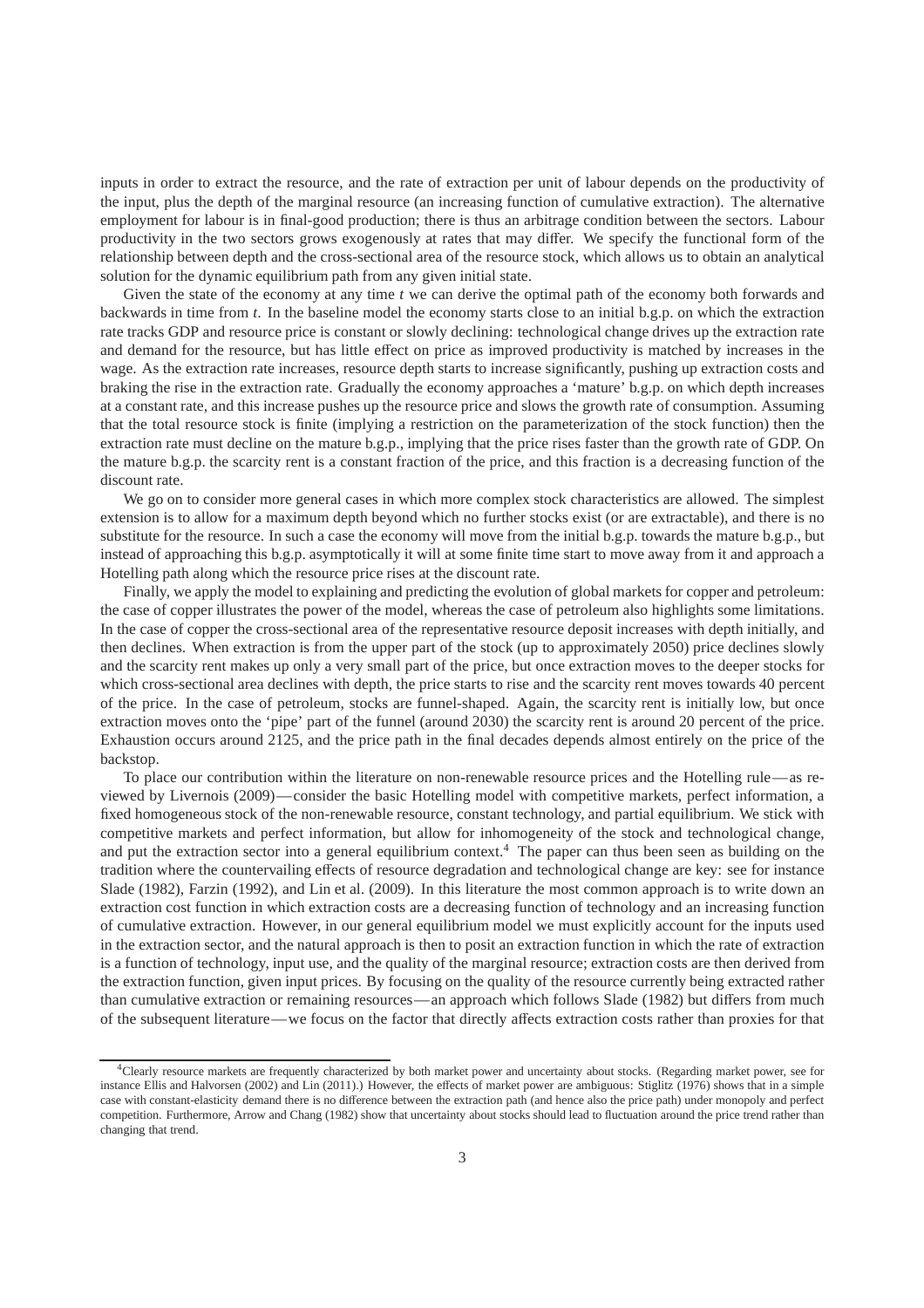factor. Furthermore, in general equilibrium it becomes clear that technological progress does not automatically reduce extraction costs since overall technological progress raises both the price and the productivity of extraction inputs.<sup>[5](#page-4-0)</sup> Finally, and crucially, our general equilibrium approach allows us to endogenize the demand function for the resource, which affects the extraction rate and—given our stock function—the rate of change of the quality of the marginal resource, and hence extraction costs.

Two papers which share some of the aims of this paper are [Lin and Wagner](#page-23-23) [\(2007\)](#page-23-23) (on non-renewable resource extraction in general) and [André and Smulders](#page-22-1) [\(2014\)](#page-22-1) (on oil extraction). However, our treatment of resource stocks and extraction costs is much more general than in these papers: [Lin and Wagner](#page-23-23) simply assume that extraction costs rise iso-elastically with cumulative extraction from an infinite stock, whereas in [André and Smulders](#page-22-1) oil extraction is costless in the sense that no external inputs are used, but a proportion of the oil stock is used up in the extraction process and hence does not reach the market. For a completely different approach to understanding resource-price dynamics see [Spiro](#page-23-24) [\(2014\)](#page-23-24).

Other relevant papers include [Rogner \(1997\)](#page-23-25), [Mercure and Salas](#page-23-26) [\(2012\)](#page-23-26), and [Goeller and Weinberg \(1978\)](#page-23-27), which are close to this one in the sense that they assess the nature of global resource stocks, linking these assessments to predictions of future price trends. However, in these papers there is no economic model of demand or scarcity rent, hence no quantitative prediction of price or scarcity rent over time.<sup>[6](#page-4-1)</sup>

Our main focus is on the development of resource prices over time; however, the size of the scarcity rent itself is also important for a number of reasons, of which we highlight two (see [Hart and Spiro, 2011,](#page-23-28) for further discussion). Firstly, any policy measure which reduces the scarcity of a resource will cause a fall in the scarcity rent, reducing the price of the resource and raising the extraction rate. The famous result that a constant *ad valorem* tax has no effect on the extraction path of Hotelling resource (with zero extraction cost) falls into this category. (For the result see [Dasgupta and Heal](#page-23-29), [1979;](#page-23-29) for extensions see [Ulph and Ulph](#page-24-2) [\(1994](#page-24-2)) and [Sinclair](#page-23-30) [\(1994\)](#page-23-30).) Secondly, any policy that leads to expectations of lower future demand—such as the announcement of future taxes—will also lower the scarcity rent and hence boost resource consumption in the short run. This is the 'green paradox' of [Sinn \(2008](#page-23-31)); see also for instance [Di Maria et al. \(2012](#page-23-32)) and Van der [Ploeg and Withagen \(2012\)](#page-23-33).

The remainder of the paper is organized as follows. In Section [2](#page-4-2) we present the general model without specifying the nature of resource stocks. In Section [3](#page-7-0) we introduce the model of resource stocks, and we solve the infinitehorizon problem in which resource depth is unbounded and there is no substitute for the resource. In Section [4](#page-12-0) we explore solutions to more general types of problem in which substitutes exist and the nature of resource deposits is more complex than the baseline model allows. In Section [5](#page-14-0) we parameterize the model for the cases of copper and petroleum. Section [6](#page-20-0) concludes.

# <span id="page-4-2"></span>**2. The general model**

In this section we set out the general model of resource extraction and use, setting up the Hamiltonian of the representative resource owner and deriving necessary conditions for an optimal solution. Note that since markets are competitive in the model we could also set up the social planner's problem to yield the same conditions.

<span id="page-4-0"></span><sup>5</sup>Note that the approaches are mathematically equivalent, i.e. we could reformulate the model starting by writing down an extraction cost function in terms of a technology index and cumulative extraction, and from these equations derive the equations of the model, after making explicit what inputs are used in the extraction process. It would then be clear that the technology index in the extraction cost function is actually the ratio of labour productivity in the extraction sector to labour productivity in the final-good sector, so technological progress drives extraction costs down when it is faster in the extraction sector than in the final-good sector.

<span id="page-4-1"></span><sup>6</sup>[Rogner \(1997](#page-23-25)) assess global hydrocarbon resources (cumulative stock) as a function of the predicted extraction cost per barrel of oil equivalent at the time of extraction, and [Mercure and Salas \(2012\)](#page-23-26) perform a similar operation plotting resources against current extraction cost. [Goeller and Weinberg \(1978](#page-23-27)) consider the chemical composition of 'demandite' and 'avalloy', which are weighted averages of non-renewable resources and metal alloys respectively. They find—with the exception of fossil fuels and phosphorus—that the major components of demandite and avalloy are effectively inexhaustible, and that there is a great deal of substitutability between alternative elements in most cases. Nevertheless they predict that 'present patterns of use will persist for the next 30 to 50 years' (implying a change anytime now given the date of publication), followed by a transition phase which might last several hundred years, and finishing in the very long run in the 'Age of Substitutability', a steady state based on abundant materials and recycling. An extended version of our model would allow these conclusions—which are more-or-less pulled out of a hat by [Goeller and Weinberg](#page-23-27) —to be probed more deeply.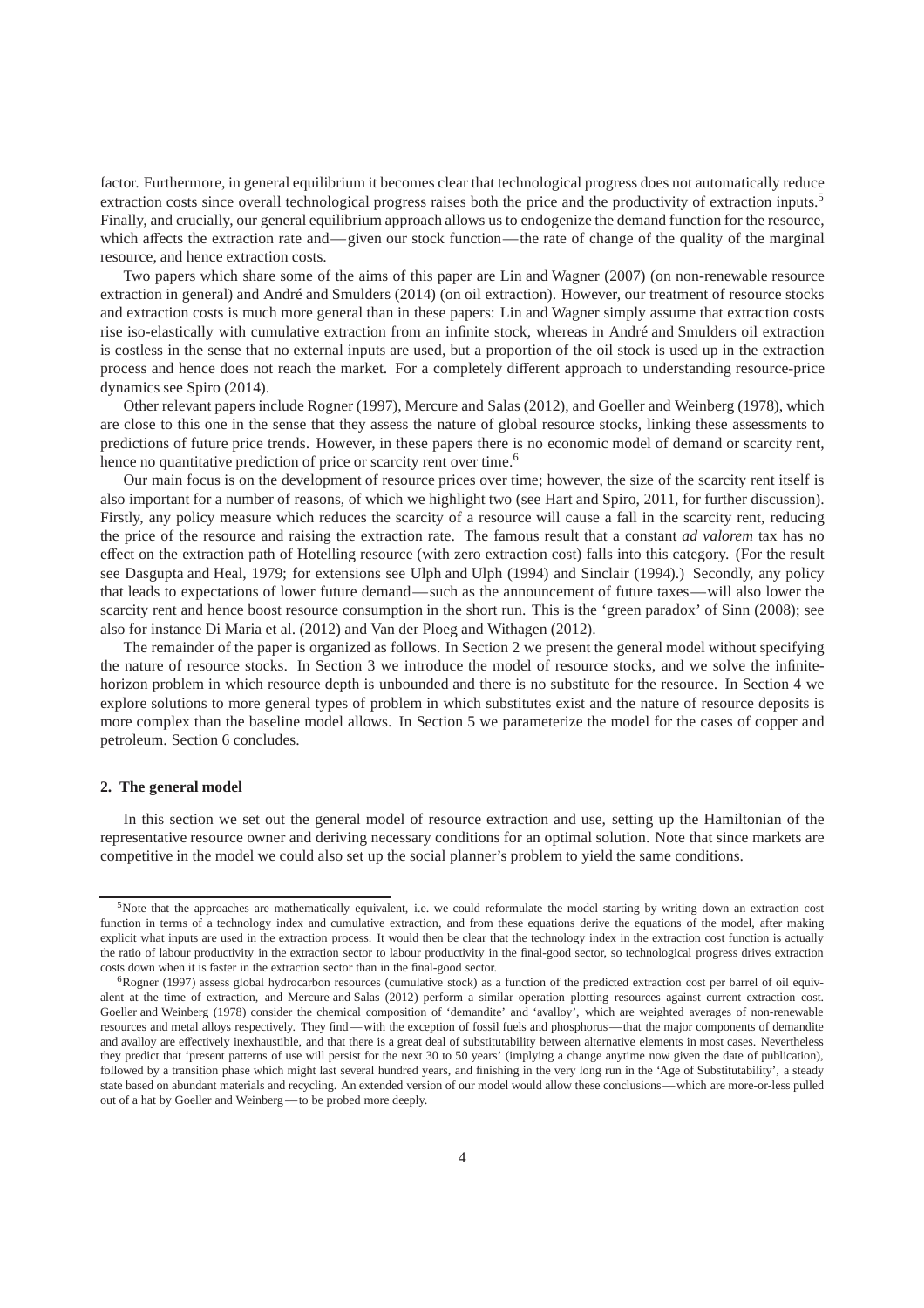# *2.1. The basic environment*

Total utility *U* is a linear function of consumption of the aggregate good *Y*:

$$
U=\int_0^\infty e^{-\rho t}Y_t\text{d} t.
$$

The discount rate is thus constant and equal to  $\rho$ .

There is a unit continuum of resource owners, each of whom owns identical stocks of the resource; we can thus consider the representative resource owner and her stock.<sup>[7](#page-5-0)</sup> We define the extraction rate of the representative owner as  $x_t$  and cumulative extraction as  $n_t$ . We thus have

<span id="page-5-2"></span><span id="page-5-1"></span>
$$
\dot{n}_t = x_t. \tag{1}
$$

There is a technology parameter *a<sup>n</sup>* associated with each unit of resource, reflecting the physical difficulty of extracting that particular unit. We denote this parameter *economic depth*. The representative owner hires extraction labour  $l_x$  as the sole input to extraction. The productivity of extraction labour is  $a_x$ , and the resultant flow of extraction *x* is given by the following equation:

$$
x_t = l_{xt} a_{xt} / a_{nt}, \tag{2}
$$

where *ant* is the economic depth of the unit of resource extracted at time *t*. Due to discounting, resources are always extracted in order of increasing *an*, hence we can write

$$
a_{nt} = F(n_t), \tag{3}
$$

where  $F$  is an increasing function. The function  $F$  depends on the nature of the resource stocks, which we discuss further in Section [3,](#page-7-0) where we also specify a form for *F*.

Resources are sold to price-taking firms producing the final good, total quantity *Y*. There is a unit continuum of such firms, hence (i) we can consider a representative price-taking firm, and (ii) the flow of resource inputs to the representative production firm is equal to the flow of resource output *x* from the representative extraction firm. The representative firm's production, denoted *y*, is a Cobb–Douglas function of labour and resource inputs, as follows:

$$
y = (a_y l_y)^{1-\alpha} x^{\alpha}
$$

<span id="page-5-4"></span><span id="page-5-3"></span>.

Here  $\alpha$  is a parameter between 0 and 1,  $a<sub>y</sub>$  is labour productivity in final-good production, and  $l<sub>y</sub>$  and x are the respective quantities of labour and resources used by the representative firm in production. We thus abstract from capital, which simplifies the model at little cost in terms of explanatory power since there is perfect foresight and the discount rate is constant; if capital were included its long-run growth rate would be equal to the growth rate in *Y*, the capital share would be constant, and the model results would not change in essence.

The productivity indices  $a<sub>y</sub>$  and  $a<sub>x</sub>$  grow exogenously at strictly positive rates, and total labour *L* is exogenous (although it may vary over time):

$$
\dot{a}_y/a_y = \theta_{ay}; \quad \dot{a}_x/a_x = \theta_{ax}; \quad \dot{L}/L = \theta_L; \quad L = l_x + l_y.
$$

We now return to the final-good production function in order to find the market-clearing conditions. Define *p* as the price of extracted resource, and *w* as the wage, and normalize the price of the final good to unity. Perfect competition in the final goods sector then implies the following equilibrium conditions (after eliminating  $l_y$  using  $L = l_x + l_y$ :

<span id="page-5-6"></span><span id="page-5-5"></span>
$$
w = (1 - \alpha)y/(L - l_x) \tag{4}
$$

and 
$$
p = \alpha y / x. \tag{5}
$$

where 
$$
y = a_y^{1-\alpha} (L - l_x)^{1-\alpha} x^{\alpha}.
$$
 (6)

<span id="page-5-0"></span><sup>&</sup>lt;sup>7</sup>We make this assumption for conceptual simplicity. All the results follow if we instead assume the same overall characteristics of the stock, but with heterogeneous ownership, as long as there are many owners at all possible resource depths.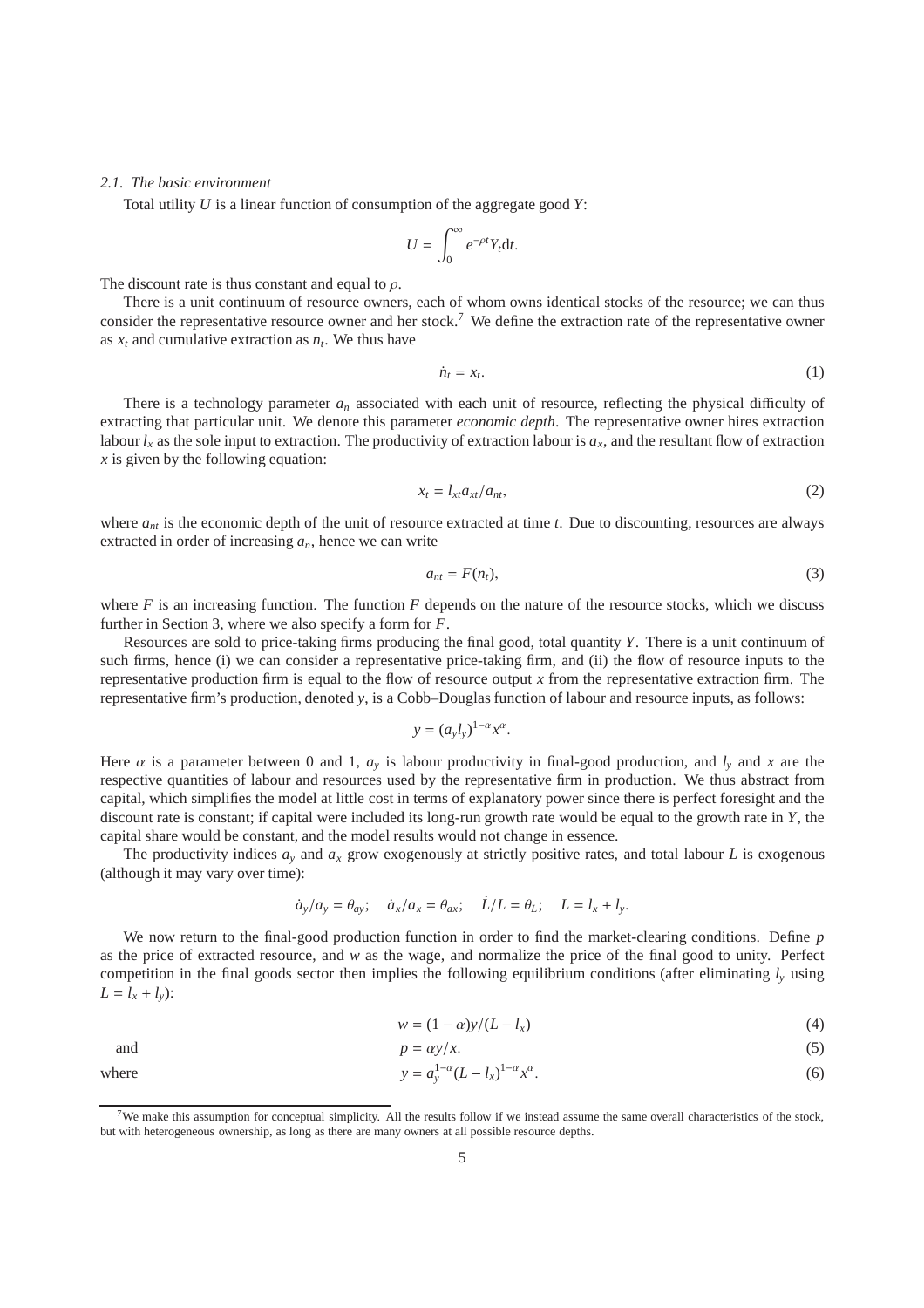# *2.2. Characterization of equilibrium*

We are now in a position to specify the representative resource owner's problem more precisely, and to define competitive equilibrium.<sup>[8](#page-6-0)</sup> The resource-owner's problem is to choose an extraction path  $[x_t]_{t=0}^{\infty}$  in order to maximize the net present value of revenue minus cost,

<span id="page-6-1"></span>
$$
\int_0^\infty e^{-\rho t} (px - w l_x) dt, \tag{7}
$$

subject to the extraction rate [\(2\)](#page-5-1), the evolution of the stock (equations [1](#page-5-2) and [3\)](#page-5-3), market clearing (equations [4–](#page-5-4)[6\)](#page-5-5), and the constant exogenous growth rates of  $a<sub>y</sub>$  and  $a<sub>x</sub>$ .

**Definition 1.** *A competitive equilibrium of the model consists of paths of extraction, wage rates, resource prices, and labour allocation such that factor prices are given by [\(4\)](#page-5-4) and [\(5\)](#page-5-6), and the representative resource owner maximizes [\(7\)](#page-6-1) subject to the extraction rate [\(2\)](#page-5-1), the evolution of the stock [\(1](#page-5-2) and [3\)](#page-5-3), and factor prices.*

Having defined equilibrium we now set about characterizing it. Recall that in the next section we specify the function *F* and solve the model; here we set up the current-value Hamiltonian with *n*—cumulative extraction—as the state variable, find the (necessary) first-order conditions in *x* and *n*, and find the dynamic equations in *x*, *n*, and  $a_n$ consistent with these conditions.

To write down the Hamiltonian, start with equation [\(7\)](#page-6-1) and substitute for  $l_x$  using equation [\(2\)](#page-5-1), for  $a_n$  using equation [\(3\)](#page-5-3), and for  $\dot{n}$  using equation [\(1\)](#page-5-2). Hence

$$
\mathcal{H} = px - wxF(n_t)/a_x - \lambda x,\tag{8}
$$

where  $-\lambda$  is defined as the shadow price of cumulative extraction, and hence  $\lambda$  is the current-value scarcity rent. Take the first-order condition in *x* and use equation [\(2\)](#page-5-1) to obtain

<span id="page-6-4"></span><span id="page-6-2"></span>
$$
\lambda = p - w a_n / a_x,\tag{9}
$$

which simply states that the scarcity rent is equal to the difference between price and unit cost. Now define  $\gamma$  as the share of unit extraction costs in the price, implying that  $1 - \gamma$  is the share of the scarcity rent in the price. Thus  $\gamma = \frac{wl_x}{(px)}$  and (from [2](#page-5-1) and [9\)](#page-6-2)

$$
\lambda a_x = w a_n (1 - \gamma) / \gamma. \tag{10}
$$

Now use equations [\(1\)](#page-5-2) and [\(3\)](#page-5-3) to show that

<span id="page-6-3"></span>
$$
\dot{a}_n = \dot{n}F'(n) = xF'(n),\tag{11}
$$

return to the Hamiltonian and take the first-order condition in *n*, substitute for  $F'(n)$  using [\(11\)](#page-6-3) to yield  $\lambda/\lambda = \rho$  –  $w\dot{a}_n/(\lambda a_x)$ , and substitute for  $\lambda a_x$  using [\(10\)](#page-6-4) to yield

<span id="page-6-5"></span>
$$
\frac{\lambda}{\lambda} = \rho - \frac{\dot{a}_n}{a_n} \frac{\gamma}{1 - \gamma}.
$$
\n(12)

So the growth rate of the scarcity rent is equal to the discount rate minus the growth rate of economic depth  $\times$  the weight of extraction costs in the price relative to the scarcity rent.

To help understand this result, and the debate referred to in the introduction, consider an economy with perfect markets, and a resource stock made up of a series of units  $R_i$  where  $i = 1, \ldots, m$ . The extraction rights to a given

<span id="page-6-0"></span><sup>&</sup>lt;sup>8</sup>Note that the symmetric equilibrium is optimal. To see this, divide the representative resource owner's resources into two equal parts, and assume that the owner has extracted to a greater depth on one part than on the other. In the presence of discounting this can never be optimal, since costs are borne unnecessarily early along the asymmetric path. Since the resource owners have no market power, what holds for the representative owner must also hold across owners; it can never be optimal for one owner to have extracted to a greater depth than the other owners. That is, they extract symmetrically.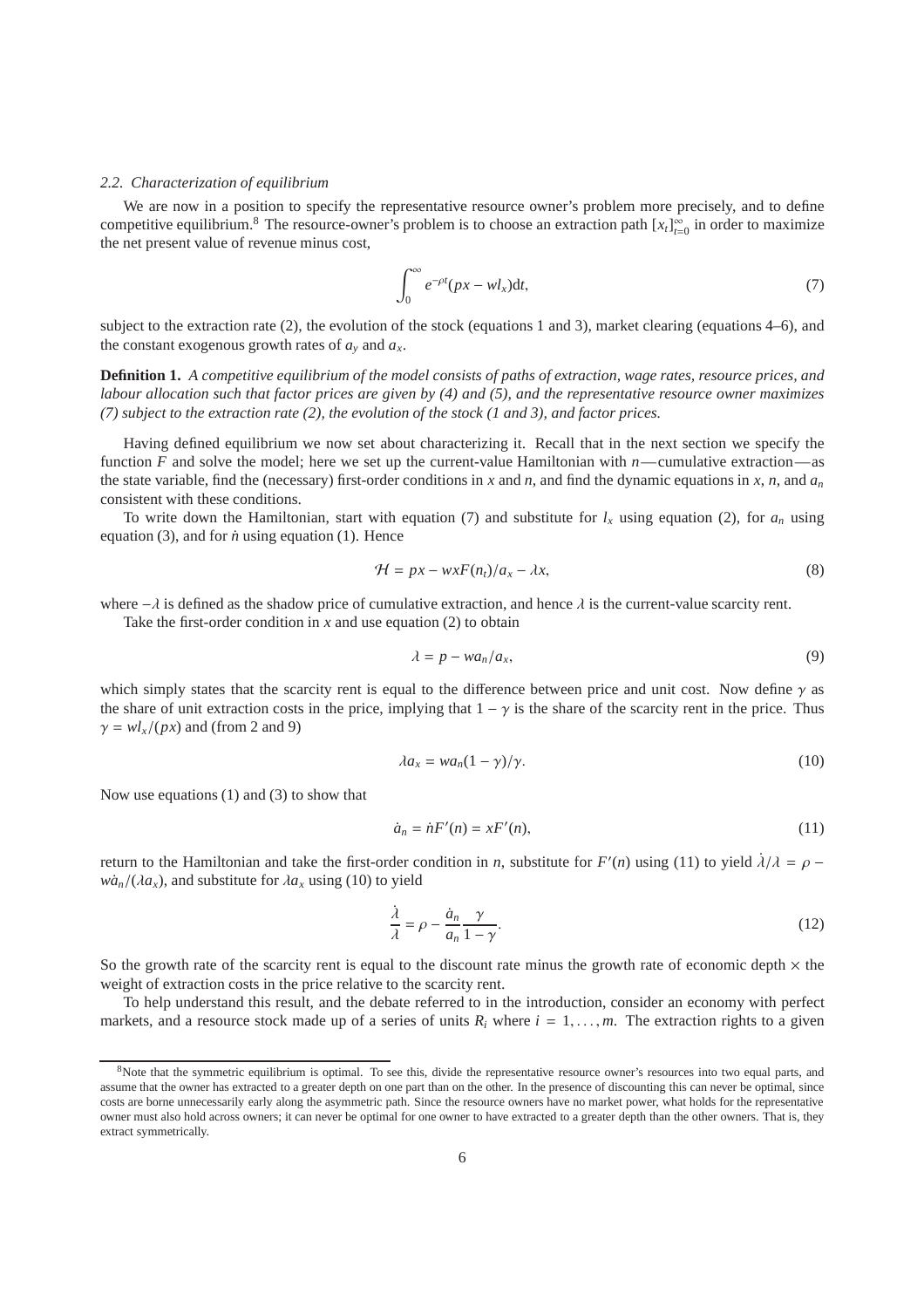unit  $R_i$  are an asset, and the value (or shadow price) of this asset,  $V_i$ , should rise at the same rate as the value of other assets in the economy, i.e. at the discount rate  $\rho$ . Furthermore, given a perfect market the price of extracted resource will be the sum of unit extraction cost and  $V_i$  at the time of extraction. Now define the *scarcity rent*  $\lambda_t$  as the value *V* associated with the unit of resource being extracted at  $t$ . If the resource stock is homogeneous then  $V_i$  will be the same for all *i*, and the scarcity rent  $\lambda_t$  will rise at the discount rate [\(Hotelling](#page-23-0), [1931\)](#page-23-0). On the other hand, if the resource stock is inhomogeneous then the asset values *V<sup>i</sup>* associated with different units of the stock will differ, with lower-quality resources having lower value. Since—given competitive markets and discounting—resources are extracted in order of decreasing quality, the effect of inhomogeneity will in general be to slow the rate of rise of the scarcity rent, and its growth rate must be in the interval  $(-\infty, \rho)$ .<sup>[9](#page-7-1)</sup>

Now write [\(9\)](#page-6-2) as  $p = \lambda + wa_n/a_x$ , and note that  $\lambda = (1 - \gamma)p$  while  $wa_n/a_x = \gamma p$ . Differentiate w.r.t. *t* to yield

$$
\frac{\dot{p}}{p} = \frac{\dot{\lambda}}{\lambda}(1-\gamma) + \left(\frac{\dot{a}_n}{a_n} + \frac{\dot{w}}{w} - \theta_{ax}\right)\gamma,\tag{13}
$$

and use [\(12\)](#page-6-5) to eliminate  $\lambda$  and obtain

<span id="page-7-6"></span><span id="page-7-5"></span><span id="page-7-4"></span><span id="page-7-3"></span><span id="page-7-2"></span>
$$
\dot{p}/p = \rho(1-\gamma) + (\dot{w}/w - \theta_{ax})\gamma.
$$
\n(14)

This corresponds to the expression found (for instance) in [Krautkraemer \(1998\)](#page-23-34) (his equation 8): the growth rate of the resource price equals the discount rate  $\times$  the rent share plus the growth rate of productivity-adjusted labour costs  $\times$  the extraction-cost share. Thus if the resource price is pure rent it grows at the discount rate, whereas if it is pure extraction cost then it tracks extraction costs. Note that the above equations make clear that increasing productivity of extraction inputs does not necessarily lead to downward pressure on the resource price: if these inputs are in limited supply then there may be a countervailing increase in their price, and the overall effect on the resource price will only be negative if the rate of productivity increase ( $\theta_{ax}$ ) outstrips the rate of price increase of the input ( $\dot{w}/w$ ).

Finally we reexpress the above results in a form that makes clear that we have solved for the necessary conditions on the dynamic evolution of the economy (for the derivation see Appendix [A.1\)](#page-21-0):

$$
\frac{\dot{x}}{x} = \frac{l_x}{\alpha L} \left( 1 + \alpha - \frac{l_x}{L} \right) (\theta_{ax} + \theta_L) + \left( 1 - \frac{l_x}{L} \right) \left( \frac{l_x}{\alpha L} - 1 \right) \left( \frac{\rho}{1 - \alpha} - (\theta_{ay} + \theta_L) \right) - \frac{l_x}{L} \frac{\dot{a}_n}{a_n},\tag{15}
$$

$$
\frac{\dot{n}}{n} = \frac{x}{n},\tag{16}
$$

$$
\frac{\dot{a}_n}{a_n} = \frac{xF'(n)}{a_n},\tag{17}
$$

where  $l_x = x a_n/a_x$  (equation [2\)](#page-5-1). Given these equations—and if the function *F* is known—then if we know *x*, *n*, and *a<sup>n</sup>* at any time *t* we can solve for the entire equilibrium path of the economy.

#### <span id="page-7-0"></span>**3. The baseline model with a specified resource stock**

In this section we specify the function *F*, which allows us to solve the model analytically and fully characterize the long-run development of the economy. In [3.1](#page-8-0) we explain how resource stocks are modelled in the baseline case, in [3.2](#page-9-0)[–3.4](#page-10-0) we concentrate on the mathematical solution of the model, and in [3.5](#page-11-0) we discuss the economic intuition.

<span id="page-7-1"></span><sup>&</sup>lt;sup>9</sup>To make the point explicitly, consider two units of stock,  $R_1$  and  $R_2$ , where  $R_2$  is lower quality than  $R_1$ . At time *t*, their shadow prices are  $V_1(t)$ and  $V_2(t)$  respectively, where  $V_1(t) > V_2(t)$ . Both units of the stock are tradable assets, hence both  $V_1(t)$  and  $V_2(t)$  grow at the discount rate  $\rho$ , so  $V_1(t)/V_2(t)$  is constant. Now assume the extraction path is such that  $R_1$  is extracted at time s and  $R_2$  at time  $s + T$ . Then  $\lambda_t$  is  $V_1(s)$  at time s, and  $V_2(s+T) = V_2(s) \cdot e^{\rho T}$  at time  $s + T$ . Therefore the average growth rate of the scarcity rent across the period is  $\rho - (1/T) \ln(V_1/V_2)$ , which must be in the interval  $(-\infty, \rho)$ .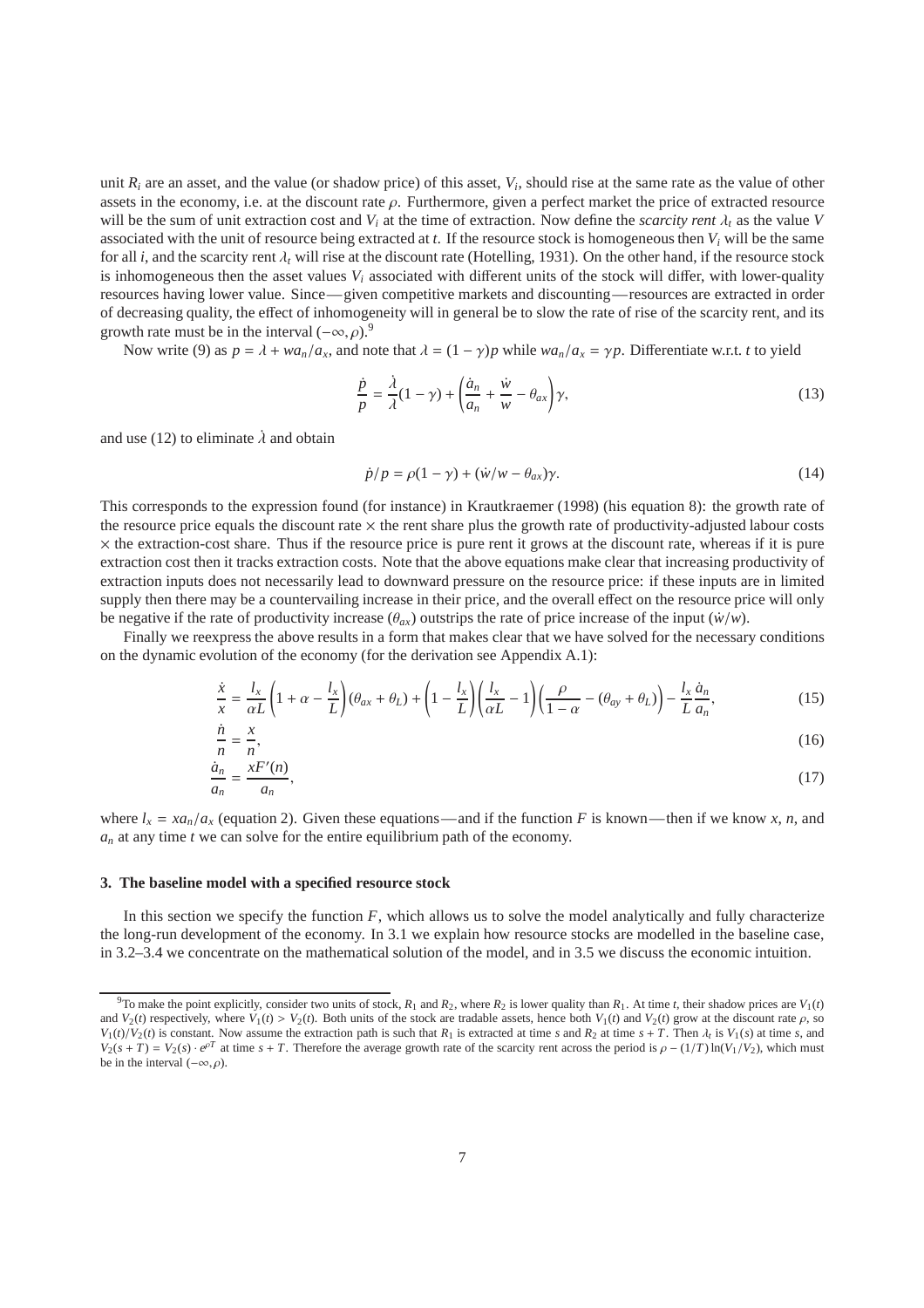

<span id="page-8-1"></span>Figure 2: The relationship between depth  $r_x$  and cross-sectional area *m* for three alternative resource stocks. In each case  $r_{x0} = 1$ ,  $r_{xt} = 1$ , and  $m_0 = 1$ . The dark shading represents cumulative extraction at time  $t$ ,  $n_t$ , and the lighter shading represents remaining resources at time  $t$ . Resource stocks in the first case are finite, while in cases (ii) and (iii) they are infinite. In Section [4](#page-12-0) we analyse more general cases in which stocks are always finite.

### <span id="page-8-0"></span>*3.1. Resource stocks*

We now assume that the representative owner's stock is a contiguous mass, underground, which extends in space according to the following function:

<span id="page-8-2"></span>
$$
\frac{m}{m_0} = \left(\frac{r_x}{r_{x0}}\right)^{\phi - 1}.\tag{18}
$$

Here  $r_x$  is depth underground (*r* for *remoteness*), *m* is the cross-sectional area of the resource,  $r_{x0}$  and  $m_0$  are the depth and cross-sectional area at  $t = 0$ , and  $\phi$  is a parameter which may take any (real) value. Although we denote  $r<sub>x</sub>$  as depth, the model can encompass a situation in which the difficulty of extraction is a function of several variables, which may include depth but also grade (i.e. the percentage of the resource by weight in the rock), and the size of the deposit (larger deposits will typically have lower unit extraction costs). In Section [5.3](#page-16-0) we give an example of how  $r<sub>x</sub>$ can be related to depth and grade in a specific case, extraction of copper.

The function is flexible, as shown in Figure [2,](#page-8-1) where three different cases are illustrated. Furthermore, in Sections [4](#page-12-0) and [5](#page-14-0) we show how a more complex stock may be approximated by building up the total stock piecewise from substocks, and by putting a lower bound on depth. In Section [4](#page-12-0) we show how such a case may be solved in theory, and in Section [5](#page-14-0) we calibrate the model for copper and petroleum.

Since extraction will always be performed in order of increasing depth, cumulative extraction *n* is as follows:

<span id="page-8-3"></span>
$$
n_t = \int_{r_{x0}}^{r_{xt}} m \, dr_x.
$$
 (19)

Substitute for *m* from equation [\(18\)](#page-8-2) to obtain

<span id="page-8-4"></span>
$$
n_t = \frac{m_0 r_{x0}}{\phi} \left[ \left( \frac{r_{xt}}{r_{x0}} \right)^{\phi} - 1 \right].
$$
 (20)

Note that when  $\phi \ge 0$  then  $n \to \infty$  when  $r_x \to \infty$ , so if we want the stock *n* to be bounded we must impose a limit on  $r_x$  beyond which there are no further stocks (see Sections [4](#page-12-0) and [5\)](#page-14-0); on the other hand, when  $\phi < 0$  then  $r_x \to \infty$ when  $n \to -(m_0 r_{x0})/\phi$ , hence the total available stock at  $t = 0$  is  $-(m_0 r_{x0})/\phi$ . Note also the special case when  $\phi = 0$ , in which case  $r_x/r_{x0} = \exp(n/(m_0 r_{x0}))$ .

Finally, to obtain the function *F* (recall equation [\(3\)](#page-5-3),  $a_{nt} = F(n_t)$ ) we need to link depth  $r_x$  to economic depth  $a_n$ . We define the link as follows, also introducing parameters  $\psi$  and  $F_0$  to simplify notation:

$$
a_n = r_x^{\chi}, \quad \psi = \phi/\chi, \quad F_0 = m_0 r_{x0}/\chi. \tag{21}
$$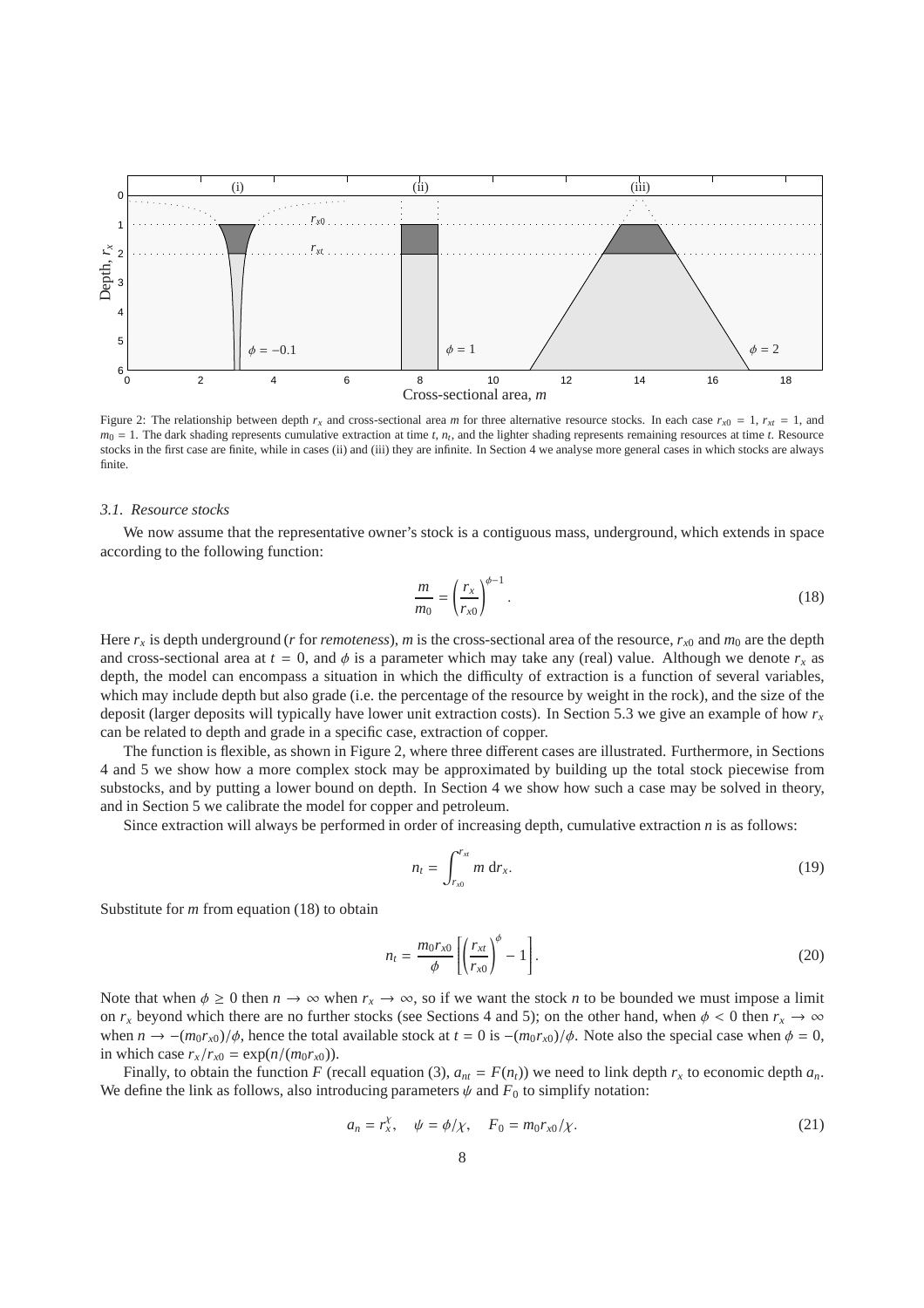Hence (from [20](#page-8-3) and [21\)](#page-8-4)

<span id="page-9-1"></span>
$$
F(n_t) = a_{nt} = a_{n0} \left( 1 + \frac{\psi n_t}{F_0} \right)^{1/\psi}.
$$
 (22)

Parameter  $\chi$  determines the elasticity of economic depth  $a_n$  to the physical measure  $r_x$ . For instance, if we interpret  $r_x$ literally as depth underground, then if depth doubles, unit extraction costs are multiplied by  $2^{\chi}$ .

# <span id="page-9-0"></span>*3.2. The steady state*

We now show that, given the above functional form for *F*, there exists a balanced growth path which is consistent with the necessary conditions above [\(15,](#page-7-2) [16,](#page-7-3) and [17\)](#page-7-4), and that this path may be characterized as a steady state in a new coordinate system. First use [\(22\)](#page-9-1) to rewrite [\(17\)](#page-7-4),

<span id="page-9-4"></span><span id="page-9-3"></span>
$$
\frac{\dot{a}_n}{a_n} = \frac{x}{F_0} \frac{1}{(a_n/a_{n0})^{\psi}},\tag{23}
$$

and substitute in to [\(15\)](#page-7-2) to yield just two dynamic equations. Then choose the following coordinates:

$$
(a, I_x^*) = \left(\frac{L}{F_0} \frac{a_x/a_n}{(a_n/a_{n0})^{\psi}}, I_x/L\right) = \left(\frac{L}{F_0} \frac{a_x/a_n}{(a_n/a_{n0})^{\psi}}, \frac{x/L}{a_x/a_n}\right). \tag{24}
$$

Note that *a* is a state variable reflecting the extraction technology in relation to the remaining resource stock (with high *a* corresponding to easy extraction), whereas  $l_x^*$  (the proportion of labour in extraction) is a control variable. We then have the following proposition.

<span id="page-9-9"></span>**Proposition 1.** *The following equations must be satisfied on an equilibrium path:*

$$
\frac{\dot{a}}{a} = \theta_{ax} + \theta_L - (1 + \psi)a l_x^*,\tag{25}
$$

$$
\frac{\dot{l}_x^*}{l_x^*} = (1 - l_x^*) \left[ a l_x^* - \left( 1 - \frac{l_x^*}{\alpha} \right) \left( \theta_{ax} - \theta_{ay} + \frac{\rho}{1 - \alpha} \right) \right]. \tag{26}
$$

<span id="page-9-8"></span><span id="page-9-7"></span><span id="page-9-5"></span><span id="page-9-2"></span>.

Proof. To derive [\(25\)](#page-9-2) differentiate *a* w.r.t. time to yield  $\dot{a}/a = \theta_{ax} + \theta_L - (1 + \psi)\dot{a}_n/a_n$ , then substitute for  $\dot{a}_n/a_n$  using [\(23\)](#page-9-3), and finally use [\(24\)](#page-9-4). To derive [\(26\)](#page-9-5) differentiate  $l_x^*$  w.r.t. time to yield  $l_x^*/l_x^* = \dot{x}/x + \dot{a}_n/a_n - \theta_{ax} - \theta_L$ , then substitute for  $\dot{x}/x$  using [\(15\)](#page-7-2) and  $\dot{a}_n/a_n$  using [\(23\)](#page-9-3), and finally use the definitions of *a* and  $l_x^*$ . В последните последните поделение и последните поделение и последните поделение и последните поделение и по<br>В последните поделение и последните поделение и поделение и поделение и поделение и поделение и поделение и по

<span id="page-9-6"></span>This leads directly to Proposition [2.](#page-9-6)

**Proposition 2.** *Assume that parameter values are such that*

$$
\frac{\rho/(1-\alpha) - (\theta_{ay} + \theta_L)}{\theta_{ax} + \theta_L} > \frac{-\psi}{1 + \psi}
$$

*Then there is a unique stable steady state to the system described by equations [\(25\)](#page-9-2) and [\(26\)](#page-9-5). The steady state is given by the point of intersection of the following curves.*

$$
\dot{a} = 0, \qquad a = \frac{1}{l_x^*} \frac{1}{1 + \psi} (\theta_{ax} + \theta_L); \tag{27}
$$

$$
\dot{l}_x^* = 0, \qquad a = \frac{1}{l_x^*} \left( 1 - \frac{l_x^*}{\alpha} \right) \left( \theta_{ax} - \theta_{ay} + \frac{\rho}{1 - \alpha} \right). \tag{28}
$$

Proof. The proof is straightforward, hence we only sketch it here. To find internal the steady state, set  $\dot{a} = 0$  and  $i_x^* = 0$  in equations [\(25\)](#page-9-2) and [\(26\)](#page-9-5), while ruling out corner solutions with either no extraction or no production. To find the restriction on parameter values, first note that when  $\psi \leq -1$  the locus of  $\dot{a} = 0$  is never in the allowed region where both *a* and *l<sub>x</sub>* are positive. Then verify that—for  $\psi > -1$ —the locus of  $\dot{a} = 0$  is always steeper than the locus of  $\dot{l}_x^* = 0$ for given *a* (and allowed values of  $(a, l_x/L)$ ), hence if the lines cross they will do so only once. The condition (which implies that  $\psi > -1$ ) is necessary and sufficient for the lines to cross. Given that the lines cross it is straightforward to verify that the steady state is stable, for instance with the help of the phase diagram.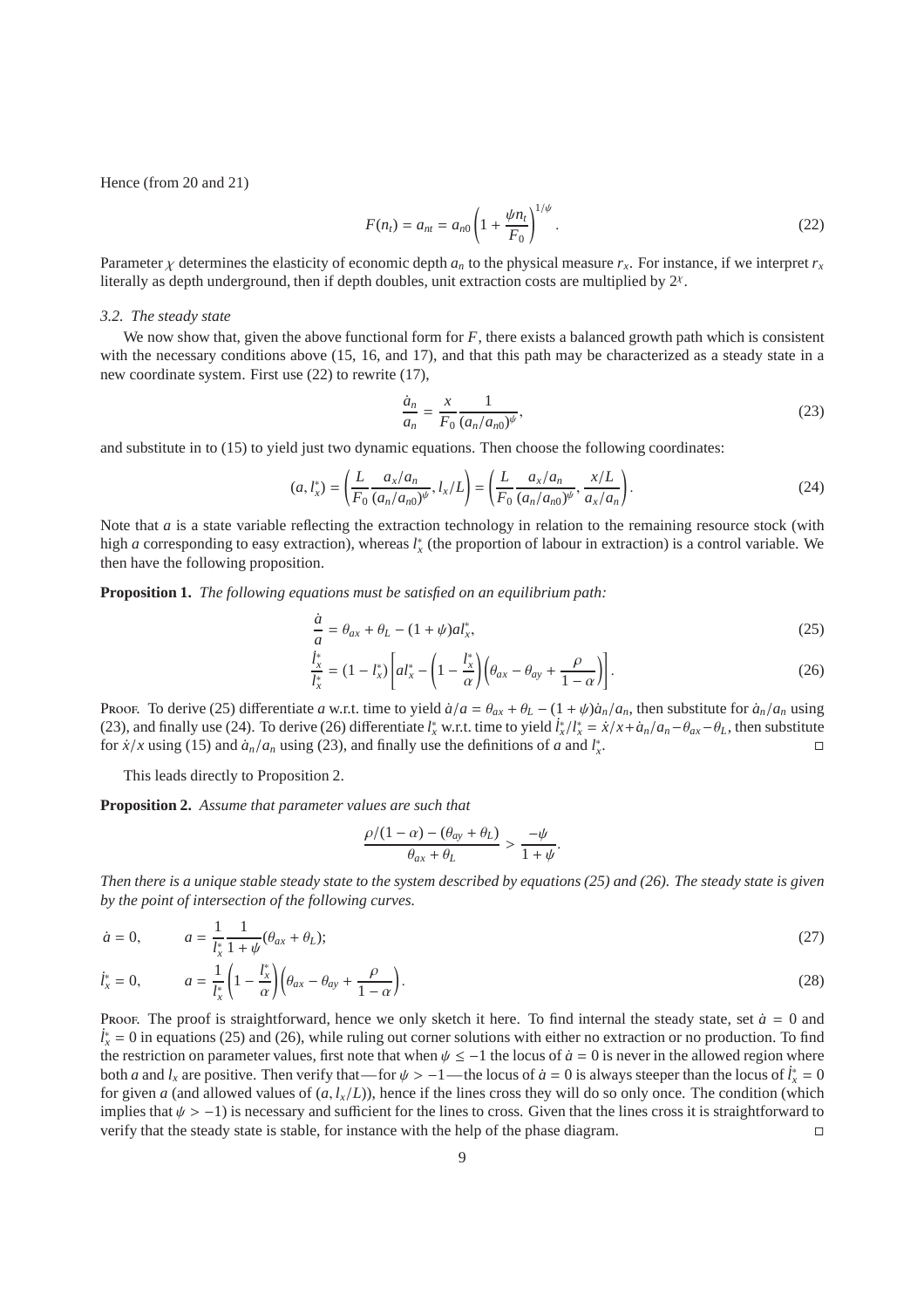

<span id="page-10-1"></span>Figure 3: The phase diagram plotted with two different scales on the *lx*-axis: (a) to show the overall characteristics, and (b) to show the stable path.

Given equations [\(27\)](#page-9-7) and [\(28\)](#page-9-8) we can construct the phase diagram and characterize the relationship between the initial choice of extraction labour  $l_x^*$  and the subsequent development of the economy: see Figure [3.](#page-10-1)<sup>[10](#page-10-2)</sup>

# *3.3. Transversality*

Having characterized the phase diagram we have characterized sets of paths—from any initial state *a*—all of which are consistent with the necessary conditions [\(25\)](#page-9-2) and [\(26\)](#page-9-5). Of these, one set of paths leads to a situation in which all labour is employed in extraction and none in production, and another to a situation in which no labour is employed in extraction. Finally, there is the unique path which leads to the long-run steady state. Before proceeding we should verify that the path leading to the steady state is optimal. We do this using the transversality condition, which is that

<span id="page-10-5"></span><span id="page-10-3"></span>
$$
\lim_{t \to \infty} e^{-\rho t} \lambda_t n_t = 0. \tag{29}
$$

That is, the present value of resources in the ground (the converse of cumulative extraction) must approach zero looking into the very distant future; if that is not the case it must be possible for the representative resource holder to raise returns by increasing extraction (if the value is positive) or reducing it (if it is negative). For the proof that this transversality condition is a sufficient condition for optimality, and that only the long-run steady state satisfies the transversality condition, see Appendix [A.2.](#page-22-2)

# <span id="page-10-0"></span>*3.4. The transition path and two b.g.p.s*

Having established that the stable path—as illustrated in Figure [3\(](#page-10-1)b)—is unique and optimal, it is time to characterize it. First note that on any b.g.p. in this economy the following two equations must hold:

$$
\frac{\dot{y}}{y} = \frac{\dot{w}}{w} + \theta_L = (1 - \alpha)(\theta_{ay} + \theta_L) + \alpha \frac{\dot{x}}{x};
$$
\n(30)

<span id="page-10-4"></span>
$$
\frac{\dot{p}}{p} = \frac{\dot{w}}{w} + \theta_L - \frac{\dot{x}}{x}.\tag{31}
$$

These equations follow directly from equations [\(4\)](#page-5-4)–[\(6\)](#page-5-5) when we hold labour allocation constant.

Now consider infinite time and recall that  $a_x$  and  $a_y$  both grow exogenously at constant rates. So if we move *backwards* in time then both  $a_x$  and  $a_y$  must approach zero. When  $a_x \to 0$  then  $a \to 0$  (equation [24\)](#page-9-4), so we approach

<span id="page-10-2"></span><sup>&</sup>lt;sup>10</sup>Parameter values:  $\psi = 1$ ,  $\phi = 1$ ,  $\alpha = 0.05$ ,  $\rho = 0.05$ ,  $\theta_{ax} = 0.023$ ,  $\theta_{ay} = 0.0179$ ,  $L = 1$ , and  $F_0 = 1$ .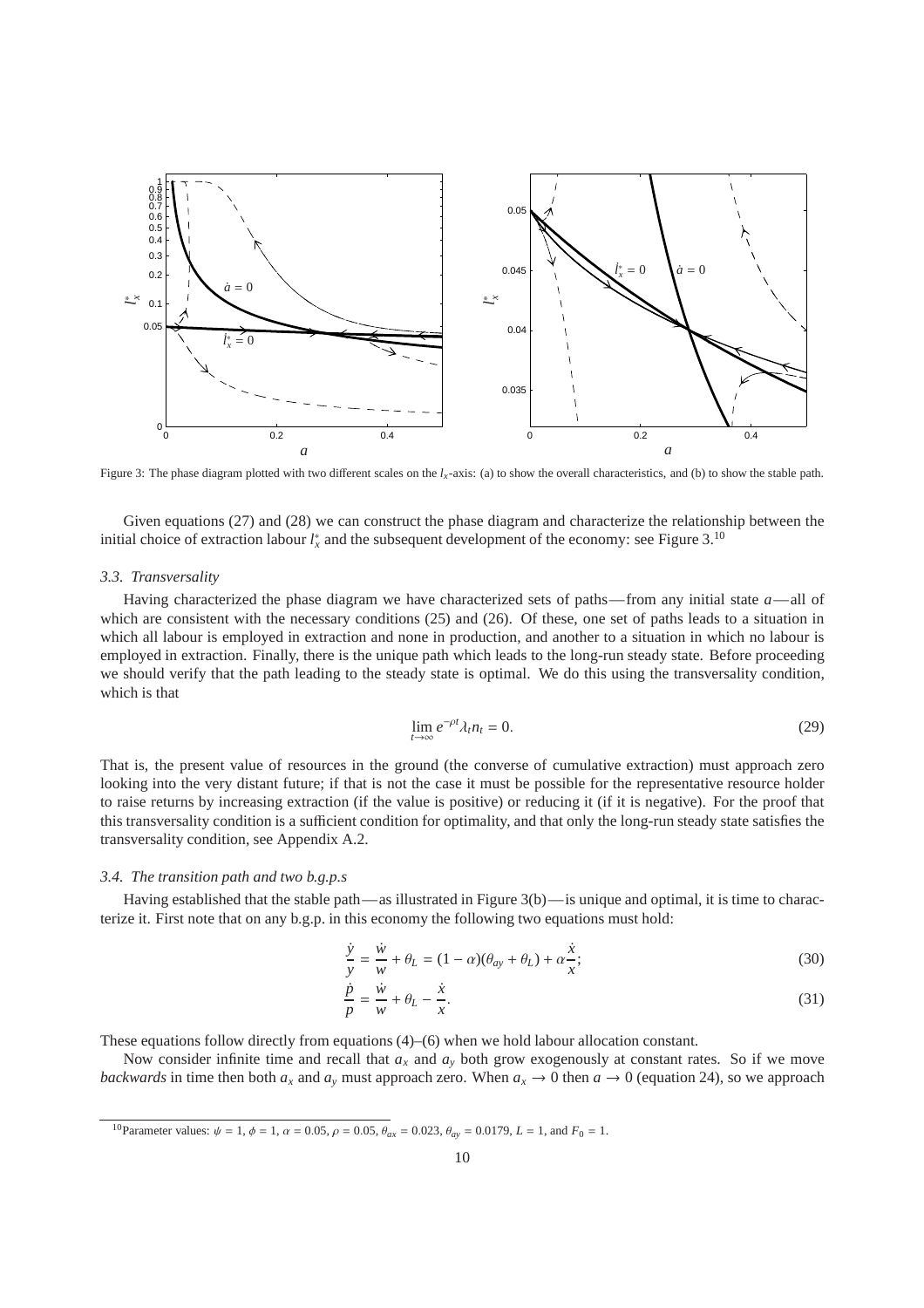

<span id="page-11-4"></span>Figure 4: The evolution of *p* and *x* compared to *y* when the initial state  $a = 10^{-3}$ , for alternative values of  $\psi$ . Other parameters as for Figure [3.](#page-10-1) In both cases we see clearly the initial and mature extraction phases, and the transition between them.

the *y*-axis asymptotically moving backwards along the stable path. In accordance with the above reasoning, denote the present time as *t* = 0—with known values of *a* and *x*—and assume that the economy at this time is somewhere on the left-hand arm of the stable path illustrated in Figure [3.](#page-10-1) Now allow *t* to approach −∞, implying that *a* → 0 and *x* → 0. It then follows straightforwardly from the representative firm's optimization problem that the economy approaches a b.g.p. going backwards in time. On this *initial* b.g.p.  $\dot{a}_n/a_n$  and the scarcity rent are both zero, *p* is simply equal to the extraction cost, and

<span id="page-11-3"></span><span id="page-11-2"></span><span id="page-11-1"></span>
$$
\dot{x}/x = \theta_{ax} + \theta_L: \tag{32}
$$

resource extraction grows at the growth rate of extraction technology plus labour.

Now move forward in time from  $t = 0$ . Then the economy approaches the mature b.g.p. On this b.g.p. we can show (Appendix [A.3\)](#page-22-3) that

$$
\frac{\dot{x}}{x} = \frac{\psi}{1 + \psi} (\theta_{ax} + \theta_L) \tag{33}
$$

and 
$$
\frac{\lambda}{p} = \frac{\frac{1}{1+\psi}}{\frac{1+(1-\alpha)\psi}{1+\psi} + \frac{\rho-(1-\alpha)(\theta_{a\psi}+\theta_L)}{\theta_{a\psi}+\theta_L}}.
$$
(34)

Summing up, in infinite time the economy starts arbitrarily close to the initial b.g.p. on which the scarcity rent is zero and equations [\(30\)](#page-10-3)–[\(32\)](#page-11-1) hold. Over time it moves away from this b.g.p. and approaches the mature b.g.p. on which equations [\(30\)](#page-10-3)–[\(31\)](#page-10-4) and [\(33\)](#page-11-2)–[\(34\)](#page-11-3) hold. The long-run development of the economy—i.e. the transition away from the initial b.g.p. and towards the mature b.g.p.—is illustrated in Figure [4](#page-11-4) for two different values of  $\psi$ , one positive and the other negative.

#### <span id="page-11-0"></span>*3.5. Economic intuition*

Consider a mineral resource such as copper or iron in a very simple closed economy with exogenous technological progress in extraction and final-good production, and exogenous population growth. Assume an initial state with low population and primitive technology, both in extraction and final-good production. The extraction rate is thus very low; the primitive workers are simply scratching the surface of the resources stocks, and depth is almost constant. Moving forwards from this point labour productivity increases, hence the extraction rate increases (equation [32\)](#page-11-1), as does demand for the resource from the final-good sector. The resource price is approximately constant since the productivity increase in final-good production—which drives up the wage—largely cancels out the productivity increase in extraction: from equations [\(30\)](#page-10-3)–[\(32\)](#page-11-1) we have  $\dot{p}/p = (1 - \alpha)(\theta_{av} - \theta_{ax})$ . So if labour productivity grows at the same rate in both sectors then the resource price is constant, but if extraction productivity grows faster then the resource price will decline slowly.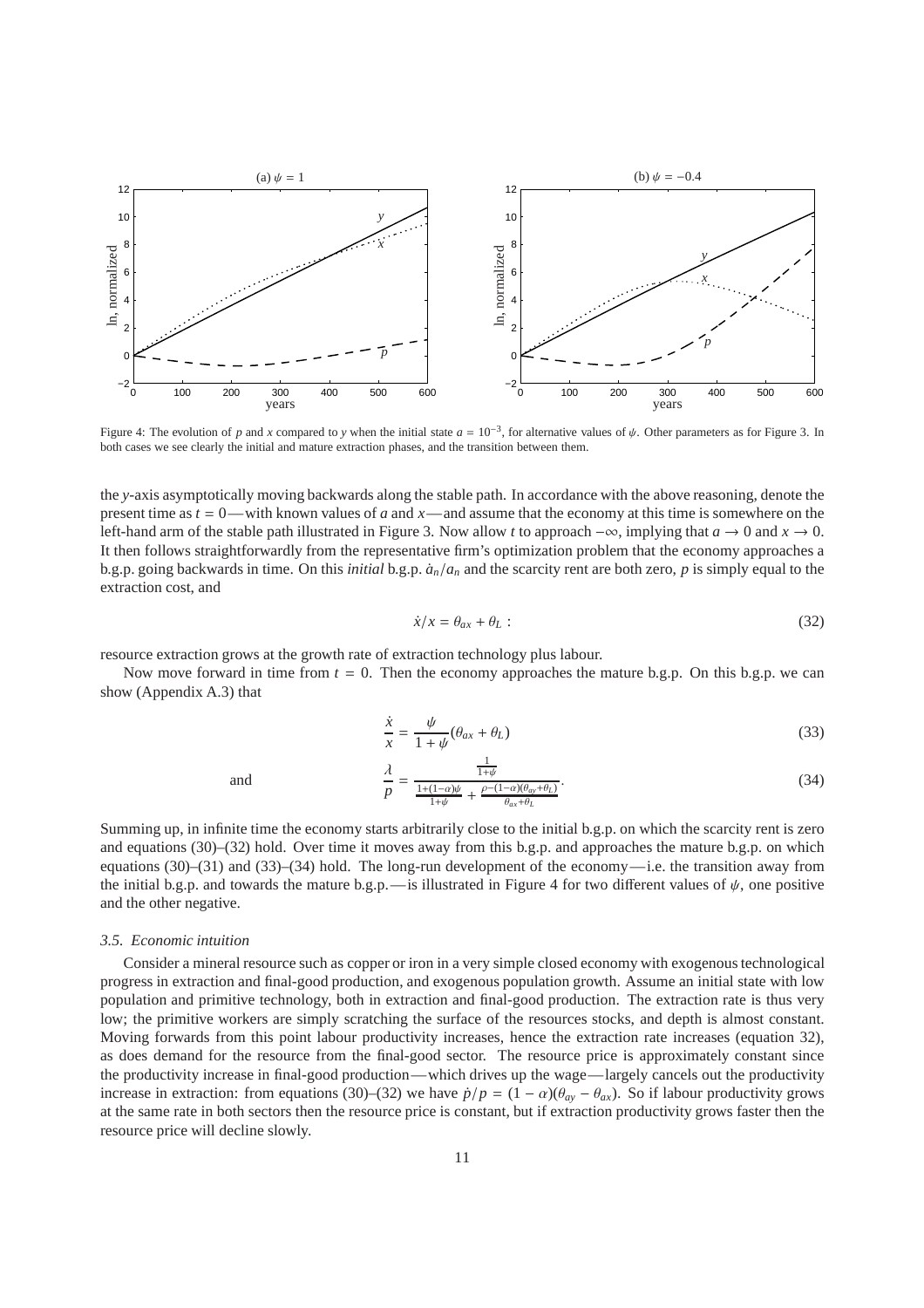As the extraction rate increases the approximation that  $a_n$  is constant holds less and less well: depth begins to increase, pushing up the resource price and thus reducing the rate of increase in the quantity demanded in the finalgood sector, and also braking the increase in depth. In the long run the economy approaches the mature b.g.p. on which depth increases at a constant rate. The key equation for understanding the mature b.g.p. is [\(33\)](#page-11-2), which gives the unique growth rate of extraction that leads to a constant (non-zero) growth rate of depth  $a_n$ . When  $\psi > 0$ , implying an infinite stock, then this growth rate is positive; however, when  $\psi < 0$  then the stock is finite and the extraction rate declines on the mature b.g.p. In the special case of  $\psi = 0$  then the extraction rate is constant on the b.g.p. The resource-price trends are opposite to the extraction-rate trends, since the resource share is constant at  $\alpha$ : when  $\psi = 0$ the resource price tracks the overall growth rate (and the wage), when  $\psi > 0$  price growth is slower than the overall growth rate (Figure [4\(](#page-11-4)a)), and when  $\psi$  < 0 the resource price grows faster than the overall growth rate (Figure 4(b)).

Regarding the scarcity rent, [\(34\)](#page-11-3) shows that it is a constant fraction of the resource price on the mature b.g.p. Furthermore, the level of the scarcity rent on the b.g.p. (as a fraction of the resource price) is increasing in  $\alpha$ , and decreasing in  $\psi$  and  $\rho$ . As  $\psi \to \infty$  the scarcity rent on the b.g.p. approaches zero; when  $\psi$  is large depth is almost constant and the scarcity rent is very low. On the other hand, in the limit when the inequality in Proposition [2](#page-9-6) is satisfied with equality then equation [\(34\)](#page-11-3) shows that the scarcity rent approaches 100 percent of the price, also implying (equations [12](#page-6-5) and [13\)](#page-7-5) that  $\lambda/\lambda = p/p = \rho$ ; when  $\psi$  is negative depth increases rapidly on the b.g.p., implying that current extraction drives up future extraction costs, hence the scarcity rent is high.<sup>[11](#page-12-1)</sup>

The discount rate  $\rho$  plays no role in the rate of change of the resource price on the b.g.p. (equations [33–](#page-11-2)[34\)](#page-11-3), by contrast to the classic Hotelling result that  $\dot{p}/p = \rho$  for a homogeneous resource with zero extraction cost. However —as shown by equation [\(34\)](#page-11-3)—the level of the scarcity rent is decreasing in the discount rate. This is because the scarcity rent arises from the fact that today's extraction raises future extraction costs, and the weight of this effect is small when the discount rate is high.

Another way of thinking about the effect of the discount rate is to consider a given state of the system at time *t* (technology, endowments, resource stock), and assume alternative discount rates. First consider a simple Hotelling model: a resource-dependent economy with a finite stock, zero extraction costs, and a backstop input at a fixed exogenous price  $\bar{p}$ . Then we know (i) that  $p = \lambda$ , i.e. the resource price is pure rent, (ii) that  $\dot{p}/p = \rho$  (the Hotelling rule), and (iii) that the resource price must be equal to  $\bar{p}$  at the point of exhaustion (transversality). A higher discount rate leads to a lower resource price and a higher extraction rate at *t*, and hence a lower growth rate of resource extraction and thus also lower growth in aggregate production. Similar results follow in our model: for a given state of the system at *t*, a higher discount rate implies that the weight of increases in future extraction costs is lower, hence the scarcity rent is lower, as is the resource price, and the extraction rate is higher. Given the higher extraction rate, depth and thus also resource price increase faster in our model, so the growth rate of resource extraction and aggregate production is lower. What distinguishes the present model from the simple Hotelling model is the way that increasing short-run extraction leads to a faster increase in depth, pushing up prices and braking both the increase in extraction and the increase in prices.

# <span id="page-12-0"></span>**4. Solving the model in more complex cases**

Study of the actual nature of resource stocks and associated extraction costs (next section) shows that the case with  $\psi > 0$  is empirically relevant; that is, marginal stocks may tend to increase with increasing depth (or decreasing grade) rather than decreasing. However, since total stocks must be finite there must come a point at which marginal stocks decline with depth, or there may be an upper limit on the depth at which resource stocks exist. Furthermore, there may be a limit on the depth at which extraction is practical (possible) irrespective of extraction technology. Finally, because substitutes for the resource may be available, it may be optimal to cease extraction even though stocks remain in the ground. The solution methods for all of these problems are closely related, and we therefore begin with the simplest problem, in which there is some depth  $r<sub>x</sub>$  beyond which extraction is impossible. Having solved this problem we consider the more general problem in which the stock is divided into layers each of which has different parameters. The two types of case are illustrated in Figure [5.](#page-13-0)

<span id="page-12-1"></span><sup>&</sup>lt;sup>11</sup>Note also that if we choose parameter values such that the inequality in Proposition [2](#page-9-6) is reversed then the loci of  $\dot{a}$  and  $\dot{l}_x^*$  approach each other asymptotically as  $a \to \infty$  and  $l_x^* \to 0$ , and on the optimal path we also have  $a \to \infty$  and  $l_x^* \to 0$ , and again  $\lambda/\lambda = p/p = \rho$ .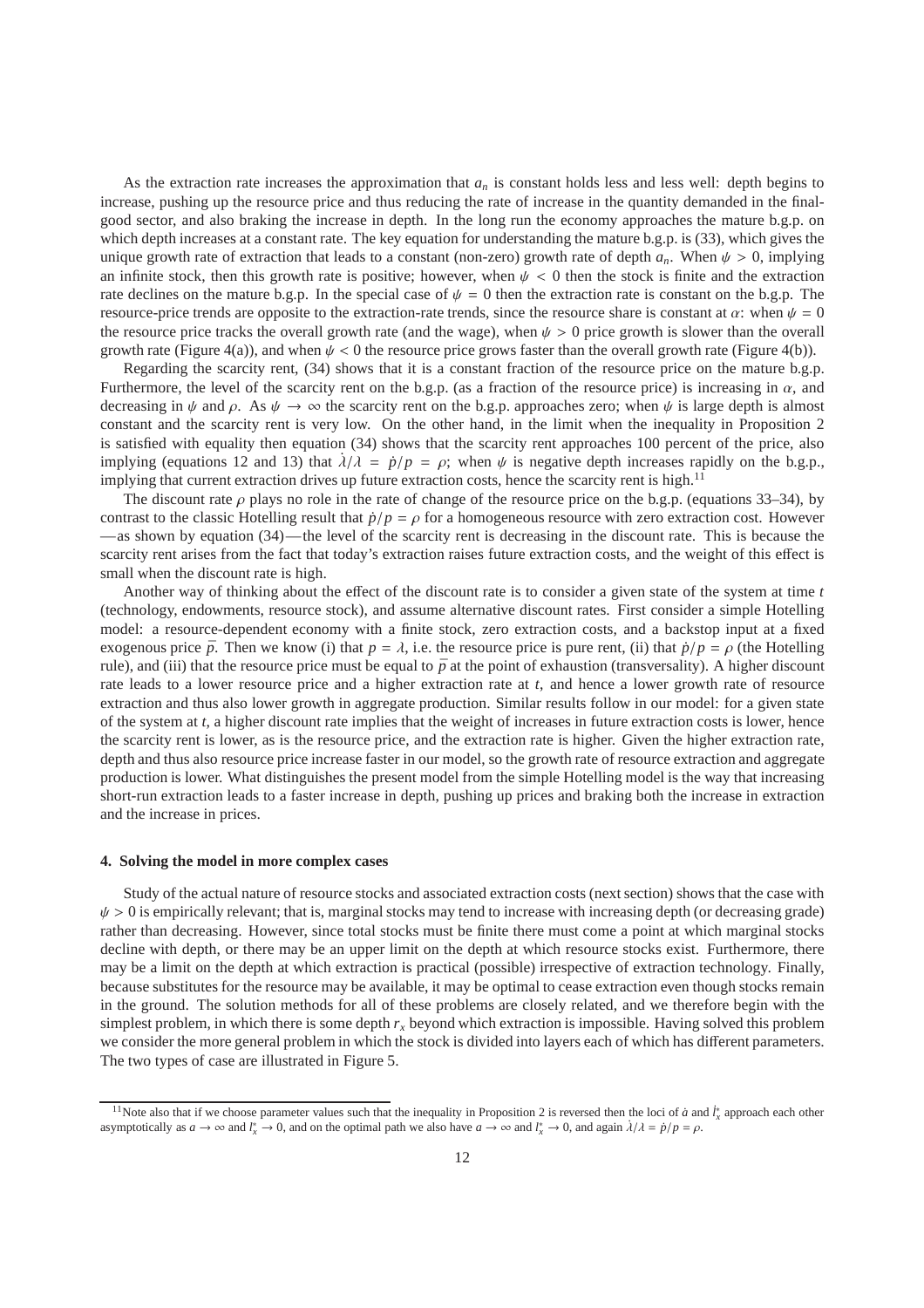

<span id="page-13-0"></span>Figure 5: The relationship between depth  $r_x$  and cross-sectional area *m* for two alternative resource stocks. In (i) we have  $\phi = 2$  and no stocks (or inaccessible stocks) for  $r_x > 4$ . In (ii) we have  $\phi = 2$  for  $r_x < 2.5$ , and  $\phi = 0$  for  $r_x > 2.5$ , and (again) no stocks for  $r_x > 4$ . The dark shading represents cumulative extraction at time *t*, *n<sup>t</sup>* , and the lighter shading represents remaining resources at time *t*.

# *4.1. When a<sup>n</sup> is bounded*

Assume there is some depth  $r<sub>x</sub>$  beyond which extraction is impossible, either because of physical constraints on the extraction technology, or because no resource stocks exist beyond this depth. This leads to an upper bound on  $a_n$ , economic depth. When we put an upper bound on  $a_n$  there is no effect on the expression for the Hamiltonian, and hence no effect on the necessary conditions for optimization stated in Proposition [1,](#page-9-9) and no effect on the phase diagram. The effect is simply to change the transversality condition, and the result of this change is that the mature b.g.p. is no longer the long-run optimum; this is to be expected, since the bound on  $a_n$  would be violated if the economy stayed on that b.g.p. indefinitely.

If we continue to assume that there is no substitute for the natural resource input then transversality implies that the resource must be used up asymptotically as time approaches infinity; a greater rate of resource use would violate the stock restriction, whereas a lower rate would leave resources in the ground unnecessarily. In the limit—as the extraction rate approaches zero— $a_n$  is again constant, as it is in the limit of the initial extraction phase moving backwards in time. When  $a_n$  is constant while  $a_x$  continues to grow and  $x \to 0$ , then  $l_x \to 0$  (equation [2\)](#page-5-1). Now verify from [\(4\)](#page-5-4) and [\(5\)](#page-5-6) that when  $l_x \to 0$ ,  $wl_x/(px) \to 0$ , hence (from [9\)](#page-6-2) in the limit  $p = \lambda$ , implying (equation [12\)](#page-6-5) that

$$
\lambda/\lambda = \dot{p}/p = \rho.
$$

We thus have a third growth path, in addition to the initial and mature growth paths characterized above, which is (in the limit) a simple Hotelling extraction path in which the price is pure rent (hence rising at the discount rate) and extraction costs are zero. Extraction costs approach zero because  $a_n$  approaches a limit whereas  $a_x/a_y$  grows without bound.

So given the bound on  $a_n$  the economy approaches the initial path going backwards in time, and the Hotelling path going forwards. What about the mature b.g.p.? The economy will not approach the mature growth path asymptotically; however, the characterization of the mature b.g.p. is still useful. To see this, start by denoting the optimal path given the bound on  $a_n$  as the bounded path, and denote the optimal path when there is no upper bound on  $a_n$  as the unbounded path. If the unbounded path is followed even though  $a_n$  is bounded then at some time  $T$  depth  $a_n$  will reach the bound. Now assume some time *t* where  $t < T$ , and consider the bounded path. If  $T \gg t$  then (given positive discounting) the difference between the unbounded and the bounded paths will be small, and if we let  $T - t \rightarrow \infty$  then the difference must approach zero. So, loosely, as long as resource stocks are sufficiently large the extraction path must first approach the mature path before (as depth starts to approach the bound) moving away from it and approaching instead the Hotelling path.

#### *4.2. When the stock is divided into layers*

When the stock is divided into layers, as in Figure [5\(](#page-13-0)ii), the optimization problem is divided into sections. Because of discounting, it remains true that resource deposits will be extracted in order of increasing depth, and the first-order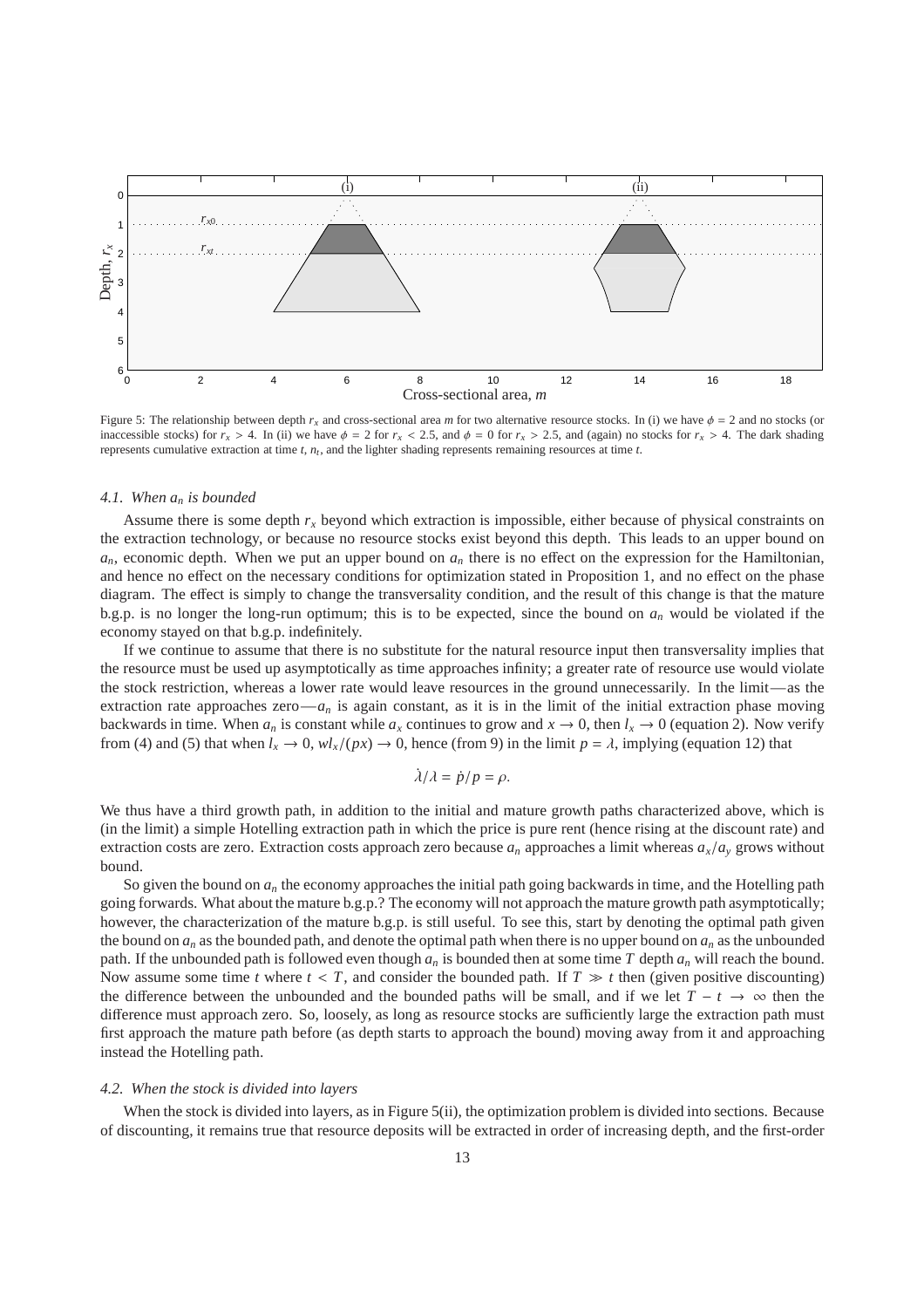conditions derived above apply at all times: we are again left with the problem of transversality. The solution is straightforward, as shown by the following proposition.

**Proposition 3.** *At the boundary between layers of the stock, as long as m is a continuous function of an, the initial values of* (*a*, *l* ∗ *x* ) *for the deeper layer are uniquely determined by the values of* (*a*, *l* ∗ *x* ) *at the time of exhaustion of the upper layer. The optimal path is then the one for which the initial choice of the control variable l*<sup>∗</sup> *x for the uppermost layer of the stock leads to satisfaction of the transversality condition for the deepest layer.*

Proof. We need to prove that the initial choice of control variable  $l_x^*$  determines the entire extraction path. We know that this choice determines the path up to exhaustion of the first layer, but does it determine the initial values of  $(a, l_x^*)$ for the second layer? If it does, induction proves that the entire path is determined.

Regarding *a*, since the time of the transition is known (fixing  $a_{xt}$ ), and the characteristics of the stock are known, the value of *a* when extraction from the second layer begins is determined. Regarding  $l_x^*$ , note that the transversality condition between layers implies that price must be a continuous function of time; there cannot be a price discontinuity across a boundary between layers, since this would imply non-optimal behaviour.<sup>[12](#page-14-1)</sup> This implies that the extraction rate *x* must also be a continuous function of time, since the extraction rate is a continuous function of time if and only if the price is a continuous function of time. Furthermore, we know by assumption that the cross-section *m* is a continuous function of  $a_n$ , including across boundaries between layers. This implies that extraction employment  $l_x$ must also be a continuous function of time, i.e. extraction labour does not change discontinuously at the boundary between layers; if *l<sup>x</sup>* did change discontinuously, then the extraction rate would change discontinuously, which we ruled out above. Hence initial extraction labour for the second layer is determined by final extraction labour for the first layer.  $\Box$ 

# *4.3. When there is a backstop input*

Finally, assume that there is a backstop input available at an exogenous price, and that there is an upper bound on *an*. Furthermore, assume (for simplicity) that the backstop price is high in the sense that the backstop price is not reached until the resource is exhausted, at which point the scarcity rent is strictly positive. Now the transversality condition states that the resource price at the point of exhaustion is equal to the price of the backstop.[13](#page-14-2) In terms of the phase diagram, the initial level of  $l_x^*$  (given the initial state *a*) is chosen such that exhaustion occurs when  $p = \bar{p}$ ; and when the starting point is determined, the evolution of the system is determined by the dynamic equations. Again, if  $\bar{p}$  is sufficiently high then the resource price will be almost pure rent in the run-up to exhaustion, hence the price will rise at close to the discount rate and resource extraction will decline.

In Figure [6](#page-15-0) we show the paths of price and economic depth using the same parameters as previously but adding a fixed backstop price  $\bar{p}$  and a limit on economic depth  $\bar{a}_n$ . Note the three distinct growth paths—initial, mature, and Hotelling—in accordance with the analytical model: the slopes of ln *p* in the three cases are (i)  $(1 - \alpha)(\theta_{av} - \theta_{ax})$ ; (ii)  $(1 - \alpha)(\theta_{\alpha y} - \theta_{\alpha x})\psi/(1 + \psi)$ ; and (iii)  $\rho$ .

# <span id="page-14-0"></span>**5. Parameterization**

We now turn to the parameterization of the model. The parameterizations are illustrative rather than strictly predictive, the main reason being the great uncertainty concerning many of the assumptions. Nevertheless, the model succeeds in explaining observations from the last 100 years, and makes apparently reasonable predictions for the next several hundred in the cases of oil and copper. We choose these resources based on availability of data and importance of the resources to the global economy.

 $12$ If the price jumps up across the boundary, the upper layer must have been sold too cheaply, whereas if price steps down then the upper layer's price must have been unsustainably high given perfect competition.

<span id="page-14-2"></span><span id="page-14-1"></span><sup>&</sup>lt;sup>13</sup>The resource price can never be higher than the price of the backstop, whereas if the resource is exhausted with the price lower than the backstop price then resource owners are not extracting the full value of the rent at that point, hence the price path must have been too low.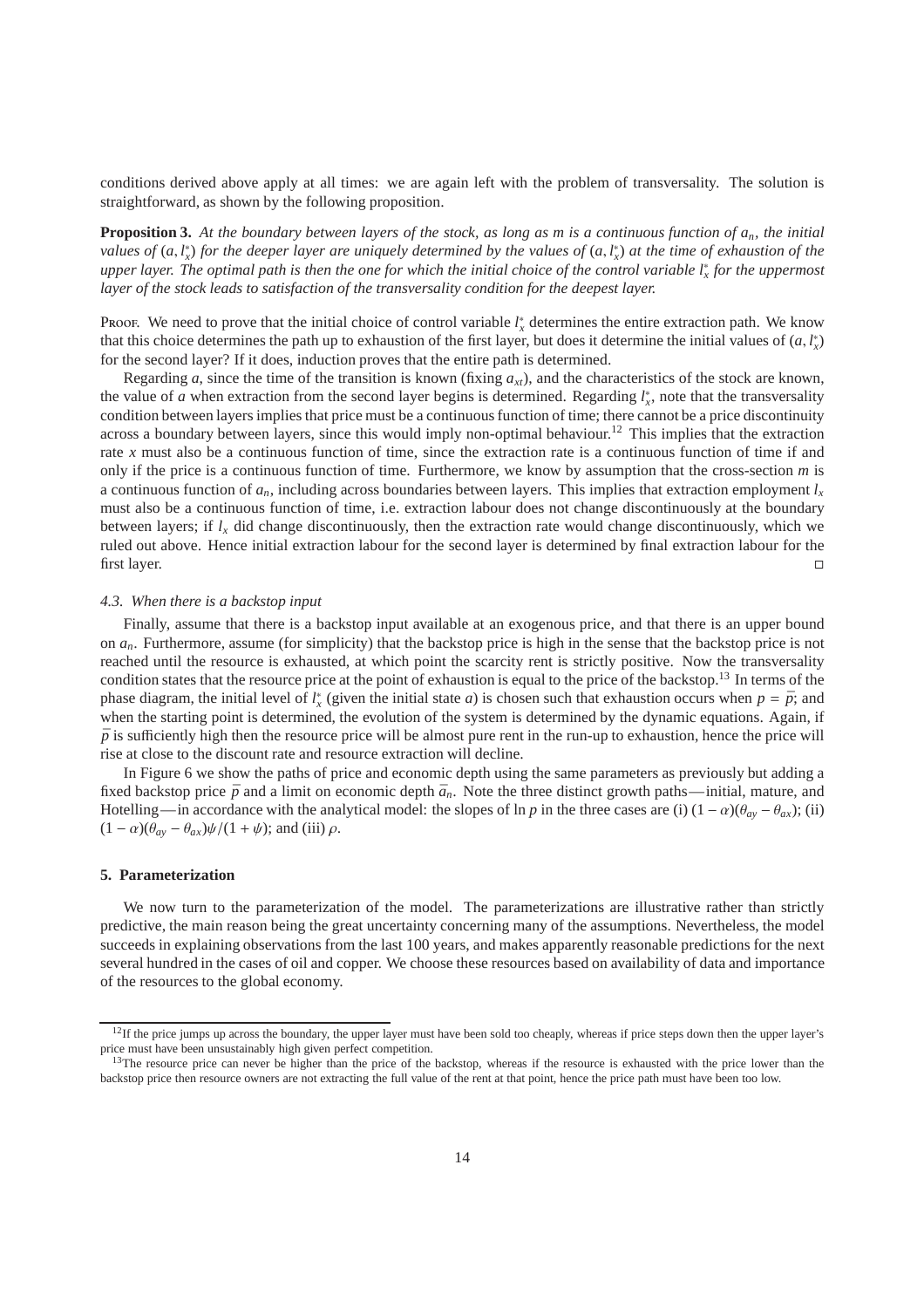

<span id="page-15-0"></span>Figure 6: The paths over time of economic depth  $a_n$  and resource price  $p$  (plotted logarithmically and normalized by their final values) when there is a maximum economic depth  $\bar{a}_n$  and a constant backstop price  $\bar{p}$ . The dashed lines show the paths of  $a_n$  and p when depth is unlimited, and the dotted lines have slopes corresponding to the limiting cases of the three phases described above, initial, mature, and exhaustion. Parameters as for Figure [3.](#page-10-1) Initial state:  $a_{x0} = 0.001$ ,  $a_{y0} = 1$ ,  $a_{n0} = 1$ . Exhaustion:  $\bar{a}_n = 15$ ,  $\bar{p} = 1.1627 \times 10^4$ .

### *5.1. General observations*

We start with some observations which apply whatever the resource for which we are parameterizing the model, in particular the long-run growth rates of TFP, extraction productivity, and the long-run discount rate. For long-run TFP growth we use the estimate of [Shackleton \(2013](#page-23-35)) of 1.7 percent per year (1870–2010).<sup>[14](#page-15-1)</sup> Regarding the productivity  $a<sub>x</sub>$  of extraction labour, it could be argued that this should vary from resource to resource, and should be chosen from case to case in order to fit the data available. However, a more conservative approach is to assume that  $a_x$  should in the long run track manufacturing productivity generally, regardless of the extraction industry. Thus we take this figure from the literature, hence reducing the degrees of freedom in the parameterization; this reduces the probability that we are able to achieve a spurious match of the model to observations. We take the value of 2.3 percent per year from [Fagerberg \(2000\)](#page-23-36). We set the discount rate to 5 percent per year. Since manufacturing productivity grows 0.6 percent faster than TFP we expect extraction costs to decline by 0.6 percent per year, ceteris paribus. Finally,  $\alpha$  is simply the factor share of the resource.

If we want to match global extraction data we must also consider population growth. We approximate global population growth by assuming a constant growth rate of 1.3 percent per year from 1880–2037, after which population is assumed to be constant; the expected gradual slow-down towards zero growth over the next several decades is thus approximately by a kink in the curve in 2037.<sup>[15](#page-15-2)</sup> Recall from equation [\(15\)](#page-7-2) that the effect of population growth  $\theta_L$  in the model can be captured by increasing the growth rates of  $a_x$  and  $a_y$  to  $\theta_{ax} + \theta_L$  and  $\theta_{ay} + \theta_L$ ; since labour is the only input, more labour is equivalent to more productive labour. Note that the combination of the assumptions about TFP and population growth gives a constant growth rate of global product of 3.0 percent per year since 1880, which fits well to the Maddison data used in Figure [1,](#page-2-0) where the average growth rate since 1900 is 3.0 percent.

### *5.2. Extraction and economic depth a<sup>n</sup>*

It remains to find the parameters determining the relationship between cumulative extraction and unit cost for given productivity levels, and the initial values of the variables. How this problem is tackled varies from case to case, hence we discuss our two cases in turn. First however we briefly discuss the general applicability of the model.

The extraction model assumes a link between depth underground  $r_x$ , economic depth  $a_n = r_x^{\chi}$ , and the rate of extraction *x* for given effective inputs  $a_x l_x$ :  $x = a_x l_x / a_n$ . However, when applying the model it is not necessary to take the depth of the resource literally. Rather, depth *r<sup>x</sup>* should be taken as some observable measure of resource quality, which may typically be a combination of physical depth and grade, as in the case of copper below. The key

<sup>&</sup>lt;sup>14</sup>We define TFP growth as equal to  $(1 - \alpha)\theta_{\alpha}$ 

<span id="page-15-2"></span><span id="page-15-1"></span><sup>&</sup>lt;sup>15</sup>This approximation is broadly in line with UN observations and predictions. See for instance [United Nations \(1999](#page-24-3)).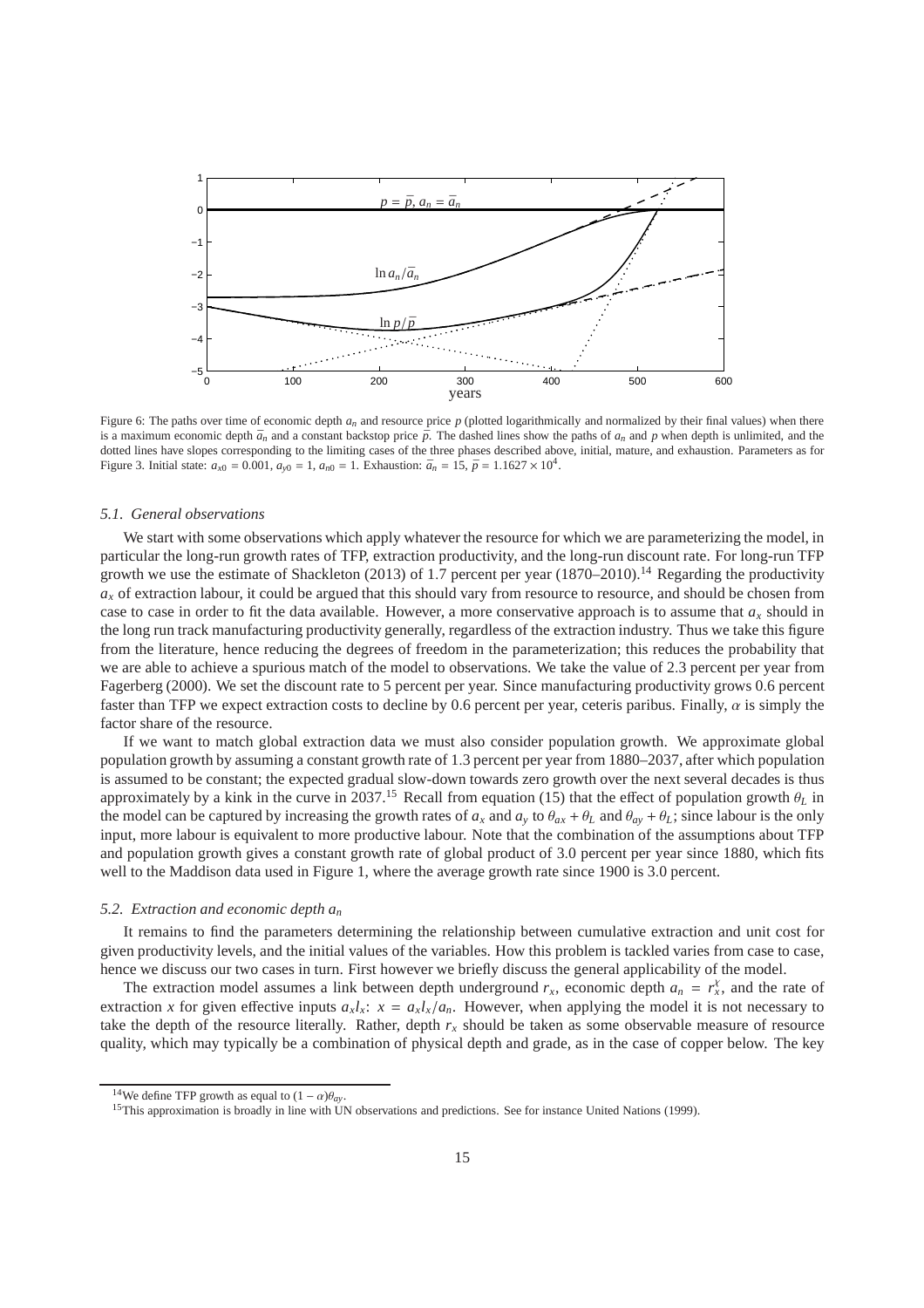is that cumulative extraction should lead to lower quality resources being exploited over time, and that this change in resource quality should be measurable.

One problem with this approach is the fact that for almost all resources, stocks are divided up into separate deposits, and within-deposit quality varies. Given fixed capital investments at a given site, relatively low-quality resources are likely to be extracted as exhaustion of a given deposit approaches, even though higher-quality resources exist at other sites. A special case of this arises in the case of petroleum, where pressure declines with cumulative extraction from a given deposit, effectively lowering the quality (i.e. raising  $r<sub>x</sub>$ ) of that deposit. However, in the long run we still expect to see a progression from high-quality deposits (low  $r_x$ ) to low-quality deposits (high  $r_x$ ). A second problem is that market power leads to extraction of different grades simultaneously, as discussed in the case of petroleum below. See [Black and LaFrance](#page-22-4) [\(1998\)](#page-22-4) and [Cairns and Davis](#page-23-37) [\(2001\)](#page-23-37) for analyses of petroleum extraction incorporating geological aspects.

# <span id="page-16-0"></span>*5.3. Copper*

There are two key dimensions along which the quality of copper deposits varies. The first of these is grade (the fraction of copper in the rock, by mass), and the second is depth. We use [Kesler and Wilkinson \(2008](#page-23-38)) as our primary source of data concerning copper resources. They build a model of tectonic migration of copper deposits and calibrate it based on data about known deposits. In practice 'known deposits' is almost synonymous with 'deposits part of [whose] vertical thickness is at the surface' [\(Kesler and Wilkinson, 2008](#page-23-38), p256), and the key to estimating long-run resources is the estimation of sub-surface deposits. Based on the model they estimate a recoverable resource of  $8.9 \times 10^{10}$  tons of copper, down to a depth of 3.3 km (below this depth they assume that recovery is not possible). Furthermore, marginal quantity increases with depth, up to 2.8 km. Regarding grade, [Gerst](#page-23-39) [\(2008\)](#page-23-39) argues that the grade–tonnage density function is log-Gaussian (his equation 7). Finally, [Harmsen et al. \(2013\)](#page-23-40) estimate that 85 percent of produced copper historically has come from the top 500 metres. We use these four pieces of information the total quantity up to 3.3 km, the relationship between depth and quantity, the grade–tonnage density function, and the depth of historical extraction—to calibrate our model relating  $r<sub>x</sub>$  to *n*.

The first problem is to calibrate equation [\(18\)](#page-8-2), the relationship between depth  $r<sub>x</sub>$  and cross-sectional area  $m$ . We do this in two stages. First we estimate a curve showing the relationship between  $r<sub>x</sub>$  and  $m$  (without restrictions on the functional form), then we calibrate equation [\(18\)](#page-8-2) to fit the curve. To estimate the curve we divide the total stock into 7 layers (indexed 1 to 7 with increasing depth) each 471 metres thick, and then use Figure 2 from [Kesler and Wilkinson](#page-23-38) [\(2008\)](#page-23-38) to divide the total stock of  $8.9 \times 10^{10}$  tons into the fractions shown in Table [1.](#page-16-1) Regarding grade, we assume that the global grade–tonnage density function in each layer is in accordance with the estimate of [Gerst](#page-23-39) [\(2008\)](#page-23-39) for global porphyry (his Table 3). Regarding the effect of going down one layer, assume a deposit of grade *g*, layer *l*. Then we define the depth (or remoteness) of that deposit as  $r_x = 100/(g \cdot 2^{l-1})$ . Thus a step down from one layer to the next is equivalent to a halving of the grade, and extraction costs for a deposit of grade 0.5 percent in the top layer are the same as extraction costs for a deposit of grade 1 percent from the second layer. This is consistent with the observation of [Harmsen et al. \(2013\)](#page-23-40) that extraction is starting from the second layer at the same time as available stocks in the top layer have dropped from 2 percent to 1 percent grade. For the matlab program for deriving the relationship between depth and cumulative extraction (and thus also the equations and parameter values) see Appendix [A.4;](#page-22-5) the relationship itself is shown by the continuous lines in Figure [7,](#page-17-0) where the left-hand panel focuses on the most accessible stock, whereas the right-hand panel shows the entire stock.

|                                               |  | Depth (m) 0-471 471-943 943-1414 1414-1886 1886-2357 2357-2829 2829-3300 |      |      |      |
|-----------------------------------------------|--|--------------------------------------------------------------------------|------|------|------|
| Fraction of total $0.10$ $0.12$ $0.14$ $0.15$ |  |                                                                          | 0.16 | 0.17 | 0.16 |

<span id="page-16-1"></span>Table 1: Fraction of total available stock to be found at different depths.

The next task is to calibrate equation [\(18\)](#page-8-2) in order to fit the curve in Figure [7.](#page-17-0) In order to match the form of the grade–cumulative stock relationship we divide the stock into two substocks for which different parameters apply: the high-grade substock, consisting of  $2.35 \times 10^9$  tons of copper, has the following parameters:  $r_{x0}^* = 50$ ,  $\phi = 4.66$ , and  $m_0 = 0.0017$ ; so in 1900, surface copper at 2 percent grade is available, in according with [Gerst \(2008](#page-23-39)). The low-grade substock, consisting of  $86.7 \times 10^9$  tons of copper, has the following parameters:  $r_{x0} = 142$ ,  $\phi = 0.25$ , and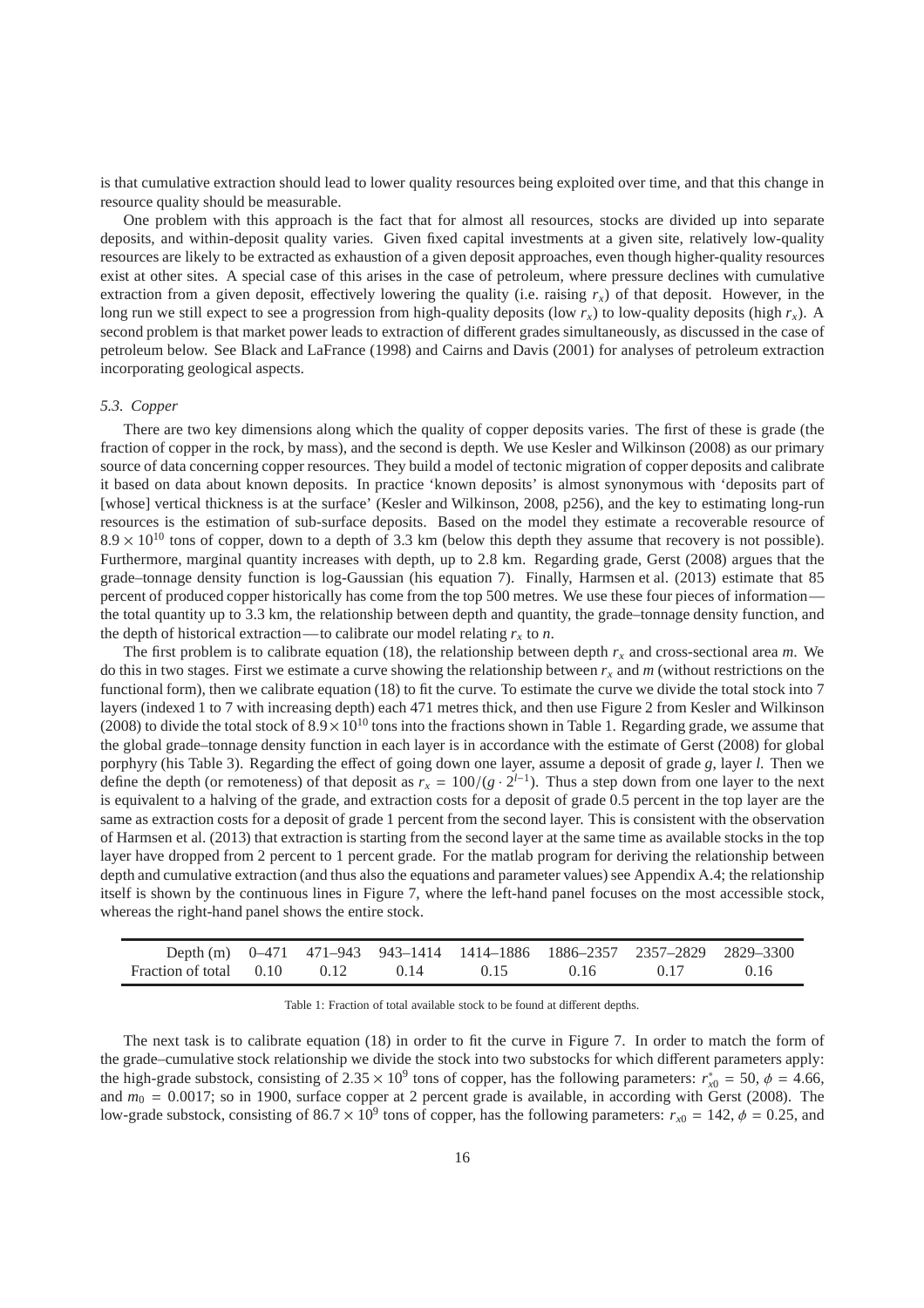

<span id="page-17-0"></span>Figure 7: The relationship between the combined measure of depth and grade, *rx*, and cross-sectional area *m* for copper, based on our interpretation of the literature (continuous line), and the parameterization of our economic model (dashed line). Notice the difference in scale on the two panels. The shaded area shows extraction from 1900–2011,  $5.75 \times 10^8$  tons, and the dotted lines show the relationship between depth and cross-section layer-by-layer.

 $m_0 = 0.0776$ . As we can see from Figure [7,](#page-17-0) the economic model stock fits our stock from the physical model quite well. A much better fit could be achieved by dividing the stock into three parts, each with different parameters.

Having fitted these curves, the final task is to parameterize the relationship between  $r_x$  and  $a_n$ , i.e. to choose the parameter  $\chi$  (recall that  $\psi = \phi/\chi$ ). To set the value of  $\chi$  we assume that the economy was close to the 'mature' b.g.p. in 1900, implying that the growth rate of price should be  $\theta_{ay}$  –  $(1 - \alpha)\psi/(1 + \psi)\theta_{ax}$ . We approximate the observed rate of price decline over the period as 0.4 percent per year, which gives  $\chi$  = 0.419, implying that unit costs are relatively insensitive to increasing depth or decreasing grade. (When grade is divided by 2 at constant depth, unit cost rises by a factor 1.34 at constant technology.) Given the observation of real price and extraction rate in 1900, this effectively completes the parameterization; the starting values are fixed by these observations.

Given the change in the growth rate of population in 2037, the simulation must be done in three stages, the first of which is from 1900 to 2037, the second of which is from 2037 to the (endogenous) time at which the switch of stock parameters must be made—which turns out to be 2054—and the third of which continues beyond this point until the depth of 3.3 kilometres is reached and the stock is exhausted. The time of exhaustion is also endogenous, and depends on the backstop price. (For information about the program, see Appendix [A.4.](#page-22-5)) The results are shown in Figure [8.](#page-17-1)



<span id="page-17-1"></span>Figure 8: Observed price and extraction rate of copper (thin lines), and the paths of price and extraction rate—up to the time of exhaustion predicted by the model (thicker lines). Two model scenarios are shown, which differ in the assumed backstop price. Note that the extraction rate is plotted on a (natural) logarithmic scale, normalized by the rate in 2000. Prices are in 1998 USD.

To help understand Figure [8](#page-17-1) we perform two calculations regarding the behaviour of the economy in the limit when it is on each of the two mature balanced growth paths, firstly for the upper portion of the stock with  $\psi =$ 4.66/0.419 = 11.1, and secondly for the deeper part of the stock for which  $\psi = 0.25/0.419 = 0.60$ . Firstly we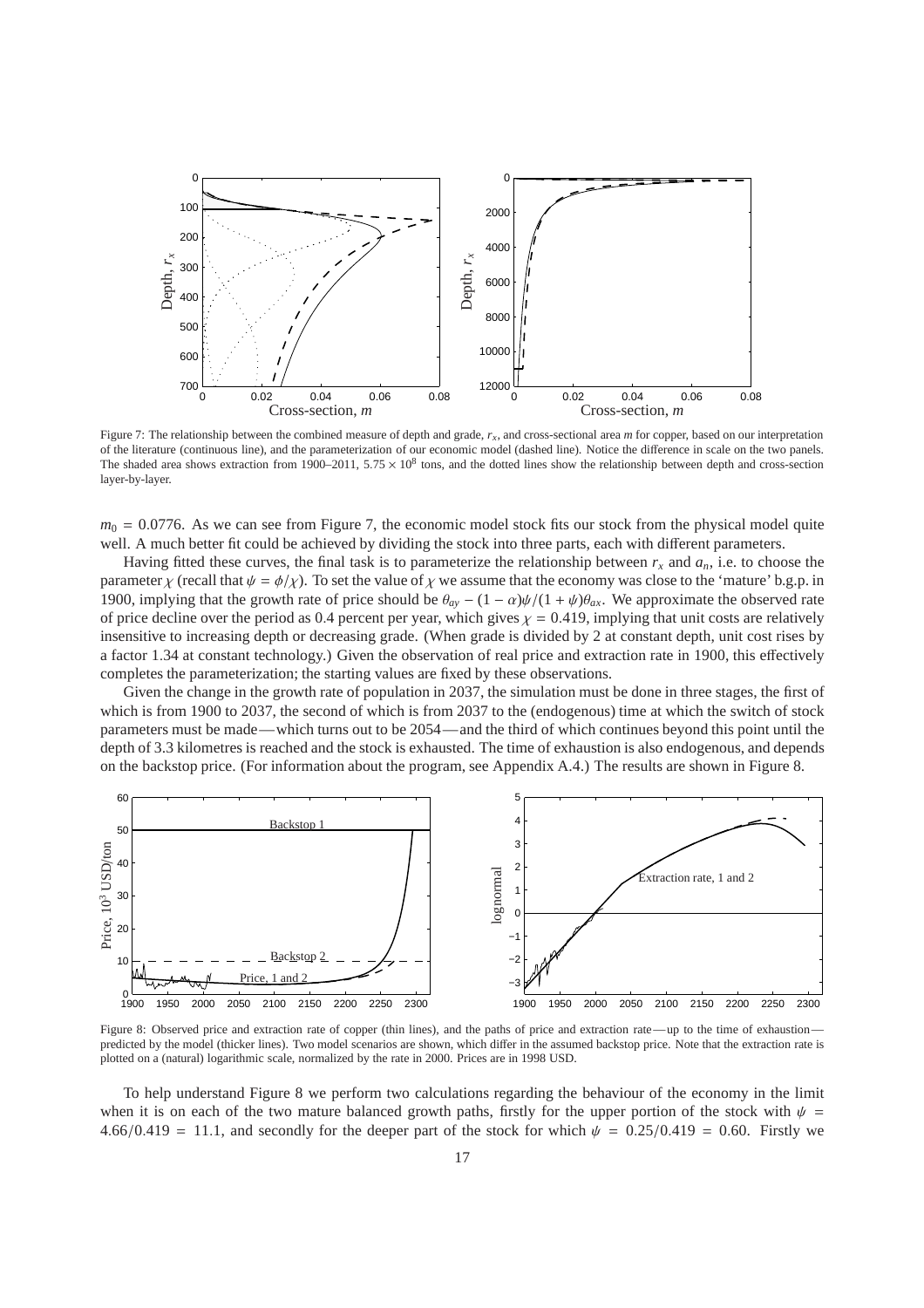calculate—using equation [\(31\)](#page-10-4)—the growth rate of price on the respective b.g.p.s. Since the resource price grows at rate  $\theta_{av}$  − (1 −  $\alpha$ ) $\psi/(1 + \psi)\theta_{ax}$ , the growth rate of the price is −0.4 percent per year on the first b.g.p., and 0.8 percent per year on the second b.g.p. Secondly we calculate the scarcity rent as a proportion of the total price, using equation [\(34\)](#page-11-3): on the first the scarcity rent makes up just 5.3 percent of the total price, whereas on the later b.g.p. (which is approached after extraction has moved on to the narrowing section of the stock), the scarcity rent makes up a much larger 40 percent of the total price. This is a reflection of the much higher degradation cost of extraction when the cross-sectional area of the area of the imputed representative resource deposit is declining with depth rather than expanding.

Turning to the figure, the economy starts close to the first b.g.p. which applies for the initial stock, and price declines by around 0.4 percent per year. Once the initial stock is used up in 2054, the rate of increase in depth *a<sup>n</sup>* increases, and the economy starts moving towards the second b.g.p. on which price rises by 0.8 percent per year. Finally, from around 2200 the scarcity rent starts to rise as exhaustion approaches, at least in the case with a high backstop price. With a low backstop price the scarcity rent hardly rises, and exhaustion occurs a few years earlier. Note the close agreement between the model and observed trends in prices and extraction rates.

# *5.4. Petroleum*

If the copper simulation is an advertisement for the power of the model, the petroleum simulation highlights its weaknesses. There are two key aspects of the petroleum market which the model cannot handle as it stands: firstly, the significance of market power in the petroleum market, and secondly the inextricable links between petroleum and its substitutes, including natural gas, coal, and other energy sources such as nuclear power. Of course, market power and substitutes also exist in the market for copper, but their scale and influence is greater in the oil market.<sup>[16](#page-18-0)</sup> Concerning market power, consider for instance the fact that petroleum extraction occurs simultaneously from deposits for which marginal extraction costs differ by a factor of 5 or more (compare for instance the Ghawar field in Saudi Arabia to the Athabasca oil sands of Alberta). Concerning substitutes, petroleum demand is linked tightly to markets for coal and other energy sources, and strongly affected by technological change. Consider for instance the substitution from coal to oil driven by the development and refinement of the internal combustion engine. Given these problems—which are evident in Figure [10—](#page-20-1)the model calibration is at best illustrative, showing possible future scenarios and highlighting the effect of backstop energy sources.

The data regarding petroleum resources in the ground are uncertain. Furthermore, the data regarding the cost of extraction of these resources are even more uncertain. The most frequently cited paper on the subject is probably [Rogner](#page-23-25) [\(1997\)](#page-23-25). However, Rogner's curve relating cumulative extraction to extraction cost (see for instance his Figure 6) shows estimated extraction cost *at the time of extraction*. Its calculation must therefore involve (implicit or explicit) calculations of (i) current extraction costs, (ii) expected decline in extraction costs, and (iii) expected rate of extraction. Since we model the latter two, we need data on the first factor alone, i.e. unit extraction costs for each type of deposit making up the reserves, if full-scale extraction were to be carried out today. This is estimated by the International Energy Agency in their World Energy Outlook 2008 (p.218). The data are very approximate, but can be broadly summarized as follows: considering initial resource stocks, there was a large rather homogeneous stock of easily accessible stocks, approximately 2000 billion barrels at an economic depth of around 18 USD/barrel. Regarding the remaining stocks—about 7000 billion barrels—economic depth *a<sup>n</sup>* rises approximately linearly with cumulative extraction, reaching approximately 115 USD/barrel for the deepest stocks. We capture this in the model by assuming an initial stock with low  $\psi$  ( $\psi$  = -2.2), so that the entire near-homogeneous stock is at a depth of 10–20, switching to the deeper stock with  $\psi = 1$  from 20–115. The cross-section of the second stock is determined by its size (assumed to be  $6.7 \times 10^9$  barrels), and the parameters for the first stock are then fixed by the limits on depth (10–20), the size  $(2.3 \times 10^9$  barrels), and the need for *m* to be continuous over the boundary between the stocks. The result is shown in Figure [9.](#page-19-0) Note that the curve shows unit extraction costs, in 2008 USD with today's technology, for all petroleum resources including the (hypothetical) current extraction cost of resources already extracted. (Note that we ignore the fact that a significant proportion of cumulative extraction has been from deeper stocks.)

Having fixed the curve in Figure [9,](#page-19-0) the data on initial price and extraction rate (in 1880) is sufficient to determine the starting value of  $a_x$ , given that we assume that the economy starts with a low value of *a* and hence  $l_x$  close to  $\alpha$ .

<span id="page-18-0"></span><sup>16</sup>For recent work on market power in these markets see [Lin \(2009\)](#page-23-41), [Lin Lawell and Zhang \(2015\)](#page-23-42) and [Lin Lawell \(2016\)](#page-23-43).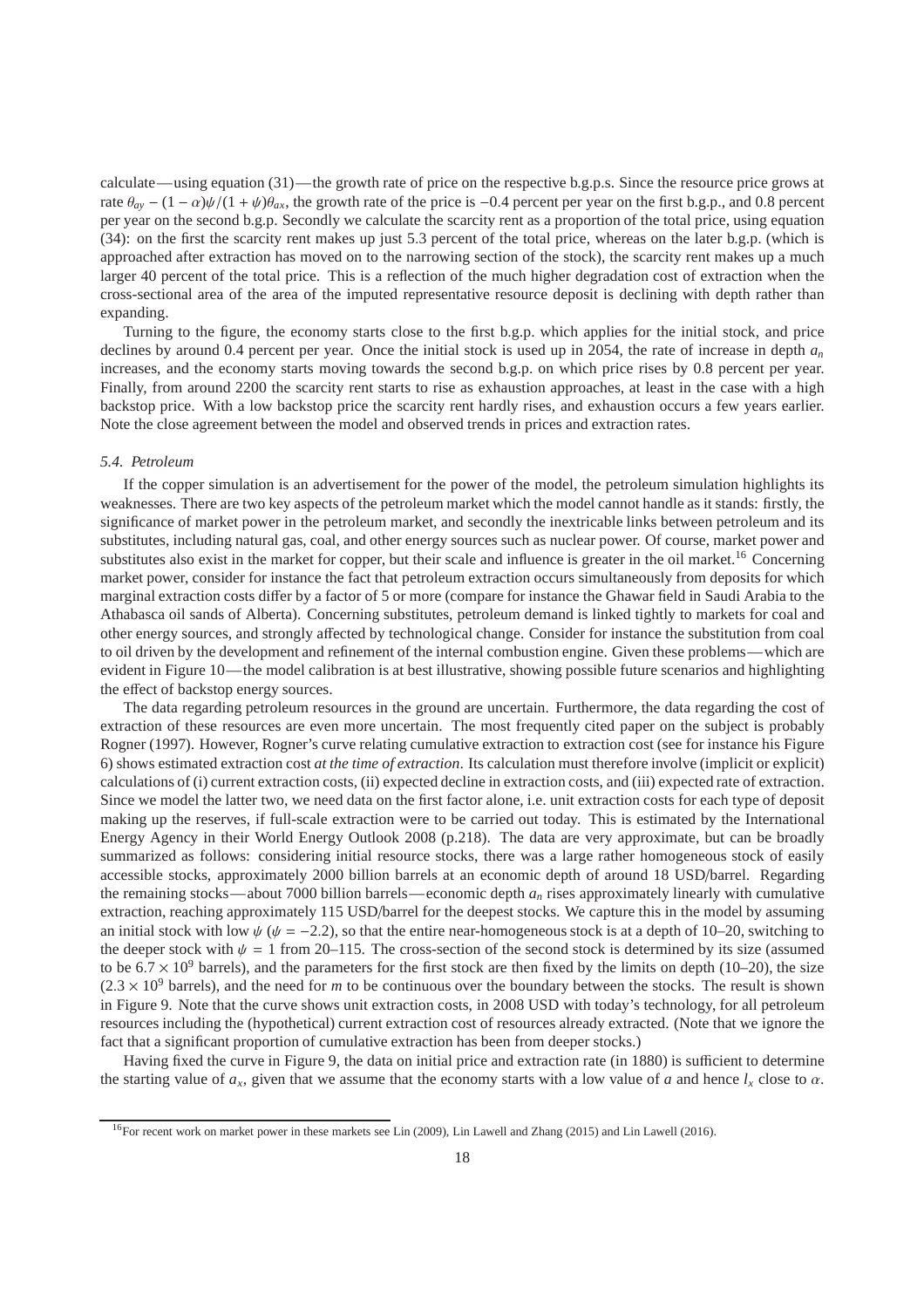

<span id="page-19-0"></span>Figure 9: The relationship between economic depth, *an*, and cross-sectional area *m* for oil, based on our interpretation of the International Energy Agency World Energy Outlook 2008. Depth is measured in 2008 USD, and cross-sectional area in billion barrels per USD. The shaded area shows extraction from 1900–2008, 1100 billion barrels.

(Recall that  $\alpha$  is the share of petroleum in global product, which we set at 3 percent.) Unfortunately, however, this parametrization fails to reflect the fact that the share of petroleum in global product rose rapidly from 1880 to 1970, contrary to the assumption of constant share in the model. The problem is that although the share of *combustibles* in global product show no long-run trend over this period (recall Figure [1\)](#page-2-0), petroleum substituted for other combustibles and hence its share rose.<sup>[17](#page-19-1)</sup> To account for this in the model we raise the productivity growth rates during the period up to 1970, reflecting petroleum's increasing market penetration.

Having parameterized the model, and given the assumption about the total stock of resources, the future development of prices and quantities predicted by the model depends on what we assume about the price of the backstop (i.e. the substitutes for oil that will take over when oil is exhausted or too expensive). Here we make two alternative assumptions to demonstrate the role played by the backstop resource. In the first case we assume that a backstop is available at a fixed price of 150 US dollars (2011); in the second case we assume that a backstop is available *today* at that price, and that this price will decline at the rate  $\theta_{ax} - \theta_{ay}$ ; that is, the backstop price declines as long as manufacturing productivity growth outstrips TFP growth. The result is that the backstop price is around 65 USD at the time of exhaustion, rather than 150.

Consider now Figure [10.](#page-20-1) Recall that there is no market power in the model economy, hence the results are what the model predicts in an economy similar to the actual global economy but without the exercise of market power by oil producers; this implies that where observed price is well above that predicted by the model, a possible explanation is the exercise of market power, an explanation supported by the analysis of [Lin \(2009\)](#page-23-41). Turning now to the results, up to the exhaustion of the upper stock, depth is almost constant, the scarcity rent is close to zero, and price declines at a rate equal to the difference between the growth rates of extraction productivity and labour productivity in final-good production, i.e. 0.6 percent per year (in accordance with equation [32\)](#page-11-1). However, as the upper stock nears exhaustion depth starts to rise at a significant rate, and the economy heads back towards the b.g.p. for the stock, for which  $\psi = 1$ ; the mature extraction phase. On this b.g.p. we have—from equations [\(33\)](#page-11-2)–[\(34\)](#page-11-3)—that the growth rate of extraction is halved, the resource price rises by 0.6 percent per year, and the scarcity rent makes up 21 percent of the price.<sup>[18](#page-19-2)</sup>

In the latter half of the 21st century the price paths of the alternative backstop scenarios diverge significantly: the upper path (high backstop price) is slightly above the b.g.p. price path, while the lower path is below it. Hence when the backstop price is fixed at 150 USD the scarcity rent rises above 21 percent of the total price as exhaustion approaches, whereas given the lower backstop price the rate of price increase slows down as exhaustion approaches, and the rent actually declines as a proportion of the price.

<span id="page-19-1"></span><sup>&</sup>lt;sup>17</sup>The share also rose after 1974, but this was due to short-run inelasticity of demand combined with steeply rising prices.

<span id="page-19-2"></span><sup>&</sup>lt;sup>18</sup>Note that after the transition to the deeper stock with  $\psi = 1$  the economy approaches the mature b.g.p. for that stock from *above*, i.e. the state variable *a* is above its level in the steady state. As the economy approaches the new b.g.p. *a* falls back, which is why prices rise quite steeply throughout the 21st century.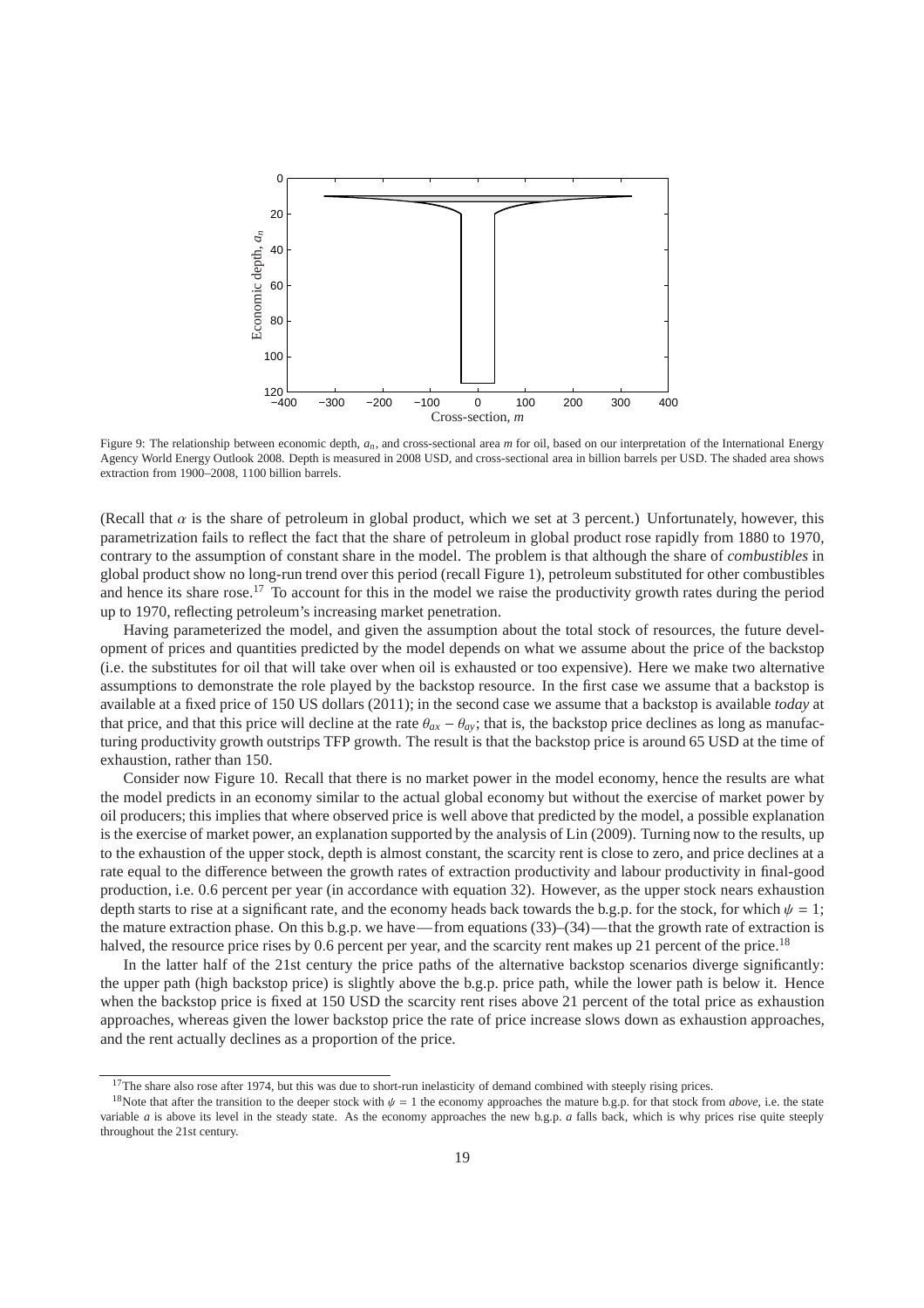

<span id="page-20-1"></span>Figure 10: Observed price and extraction rate of petroleum (thin lines), and the paths of price and extraction rate—up to the time of exhaustion predicted by the model (thicker lines). Two model scenarios are shown, which differ in the assumed backstop price. Note that the extraction rate is plotted on a logarithmic scale, normalized by the rate in 2000. Prices are in 2012 USD. Scenarios: continuous lines, backstop price 150 USD (year 2012); dashed lines, current backstop price 150 USD, declining at a rate θ*ax* − θ*ay* per year. Price data from [BP \(2012\)](#page-23-8), consumption data from [Boden et al. \(2012](#page-23-7)), assuming a linear relationship between  $CO<sub>2</sub>$  emissions and petroleum consumption.

#### *5.5. Sensitivity to assumptions*

Clearly the above simulations are sensitive to the assumptions made, the most uncertain of which are those regarding future demand, and future development of extraction productivity. On the one hand, our assumption about future demand is essentially at the upper bound of what is realistic, i.e. that demand per capita continues to grow indefinitely at a similar rate to the rate observed over the last 100 years. At least two factors might be expected to lead to lower future demand: firstly, if global growth slows in the long run, and secondly if there is a transition from 'early' growth based on manufacturing and hence resources, and 'post-industrial' growth based on services and hence labour.<sup>[19](#page-20-2)</sup> The effect of lower demand would be to reduce extraction rates and hence also reduce the growth rate of prices predicted by the model. On the other hand, our assumption regarding future development of extraction productivity is also an upper bound; again, we assume that it continues to increase indefinitely. This is unlikely, not least because in reality resource extraction requires energy, and there are physical limits to the efficiency with which this energy can be used. Since these limits are already coming close in some cases, this implies that even if labour productivity continues to increase, energy productivity will not do so and hence the proportion of the energy cost in the unit cost will rise, and the rise of overall extraction productivity will slow. This assumption therefore biases the results towards lower prices and higher extraction rates than are likely to be observed.

The effect of assuming both lower future demand and lower productivity growth rates in extraction is therefore that the price path is likely to be relatively unchanged, whereas the extraction path will be lower. Furthermore, the proportion of the price accounted for by the scarcity rent will be lower. Given a finite stock, the lower extraction path will lead to later exhaustion, and hence any price spike as exhaustion approaches is also likely to be delayed.

### <span id="page-20-0"></span>**6. Conclusions**

We show how the problem of optimal extraction of inhomogeneous resource deposits can be set up in such a way that an analytical solution for the equilibrium extraction path can be obtained. The model provides an explanation for the historical observation of slowly declining resource prices—the productivity of the extraction input grows faster than its price, since extraction productivity grows faster than total factor productivity in the final-good sector—and also predicts a more constant or slowly rising price trend in the medium term, as the above effect is supplemented

<span id="page-20-2"></span><sup>&</sup>lt;sup>19</sup>To get a feel for the sizes of demand changes in the model, we consider each simulation in turn. For copper, the extraction rate peaks at around 50 times the observed rate in year 2000. Compare this to the arbitrary assumption that the entire future global population consumes copper at the same rate as the average U.S. citizen in year 2000; this would lead to a global extraction rate approximately 6.3 times greater than that observed in 2000. If demand levels off in this way then the copper stocks will last for many centuries rather than just two or three. For petroleum, the extraction rate in the model peaks at around 3 times the year 2000 rate, which is less than the rate which would arise if all countries matched the U.S. per-capita rate from year 2000.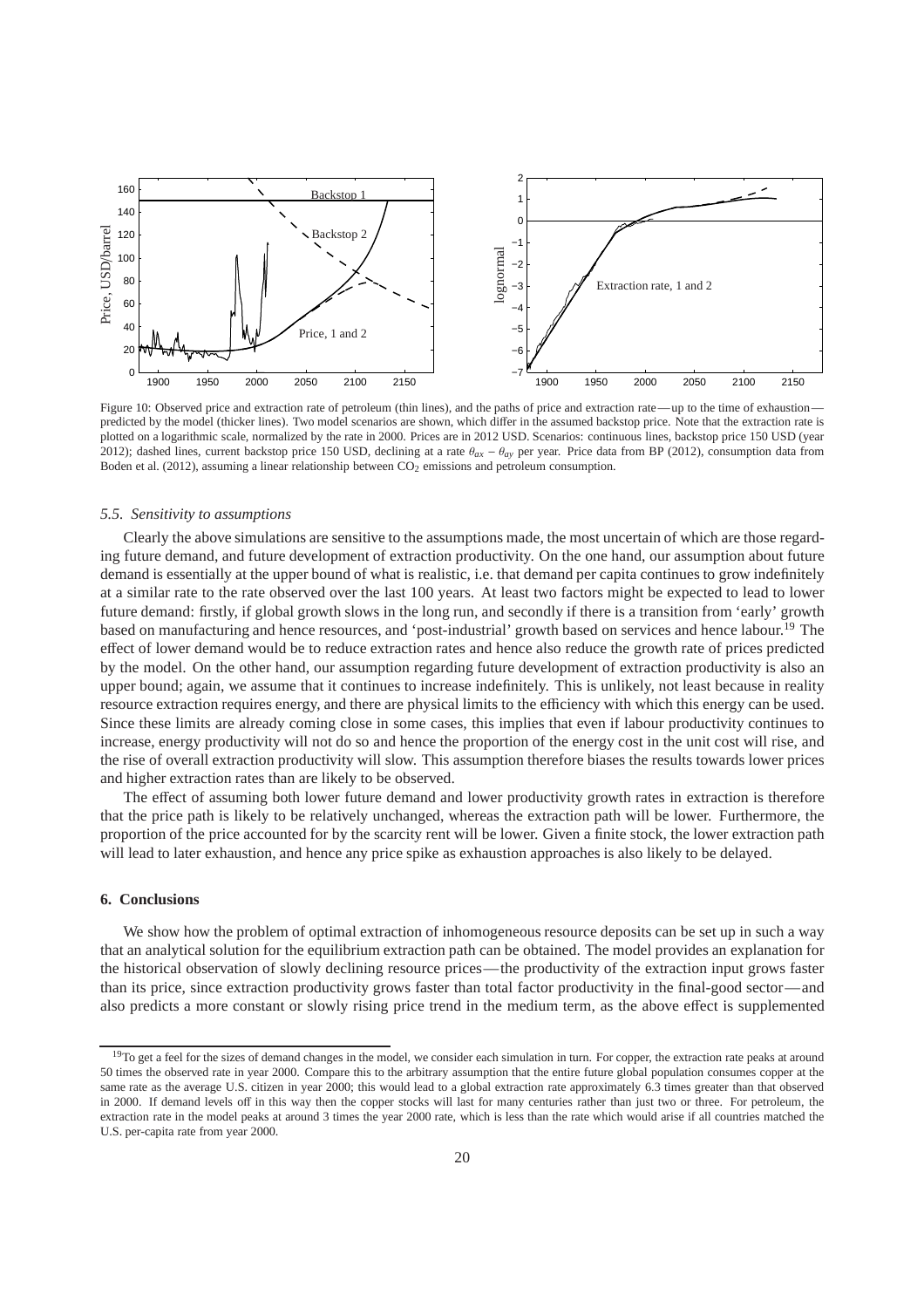by the effect of the increasing depth from which resources must be extracted. Finally, if exhaustion beckons and substitutes are very expensive there may be a third phase in which price rises at a rate approaching the discount rate while the extraction rate declines.

We study just two resources empirically. It would be useful to apply the model to analysis of further resources, both as a test of the model and to get further results. To give some perspective on the relevance of resource limits in general consider the following calculation. The current physical extraction rate of minerals is of the order of  $10^{10}$ tonnes per year globally according to the [Kelly and Matos](#page-23-6) [\(2012\)](#page-23-6) data, which is around 10<sup>−</sup><sup>7</sup> percent of the earth's crust (based on a figure of  $2 \times 10^{19}$  tons for the Earth's crust). Now assume that the extraction rate continues to grow as it has done over the past 100 years, i.e. by approximately 3 percent per year. Then extraction would be multiplied by a factor 20 each century, and in 700 years we would be mining and using minerals roughly equal to the entire earth's crust *every year*. Clearly we live in an exceptional—and temporary—period of rapidly expanding resource extraction.

The model is highly simplified. Better data about the nature of resource stocks, and a better understanding of long-run demand for resources (in particular whether increasing resource extraction is primarily driven by relative price effects or by income effects) would allow the model to be refined and increase confidence in the predictions. Another relatively straightforward extension would be to include other inputs—such as capital and energy—into the extraction cost and production functions; this might be particularly important in the extraction sector, which is capitaland energy-intensive, potentially providing a more detailed explanation of why extraction productivity grows faster than productivity in the final-good sector.<sup>[20](#page-21-1)</sup> An extension with more subtle consequences would be to generalize the utility function to allow the discount rate to vary over time. A general productivity slow-down, or a scarcity-induced crisis, would then affect the discount rate and via this channel also the evolution of the scarcity rent. Finally, to account properly for resource markets in which the exercise of market power is a crucial factor—such as the market for petroleum—a major extension to the model would be required. Nevertheless, the model as it stands supports the view that the high price of petroleum is neither due to extraction costs nor scarcity rent, and hence is presumably due to market power.

#### **Acknowledgements**

Thanks to all the referees who made constructive comments on previous versions. Thanks especially to Sjak Smulders, Geir Asheim, and Luca di Corato for help and encouragement, and to numerous seminar and conference participants. The work was supported by Formas, project number 2007–1323. Formas had no involvement in the research.

### <span id="page-21-0"></span>**Appendix A Additional results, proofs, and material**

# *A.1 The solution for equation [\(15\)](#page-7-2)*

Take equations (2), (4), (5), the labour restriction, and (6):  $x_t = l_{xt}a_{xt}/a_{nt}$ ;  $w = (1 - \alpha)y/(L - l_x)$ ;  $p = \alpha y/x$ ;  $L = l_x + l_y$ ;  $y = a_y^{1-\alpha} (L - l_x)^{1-\alpha} x^{\alpha}$ . Differentiate each with respect to *t* to yield

$$
\frac{\dot{w}}{w} = \frac{\dot{y}}{y} - \frac{\dot{l}_y}{l_y}; \quad \frac{\dot{p}}{p} = \frac{\dot{y}}{y} - \frac{\dot{x}}{x}; \quad \frac{\dot{y}}{y} = (1 - \alpha) \left( \theta_{ay} + \frac{\dot{l}_y}{l_y} \right) + \alpha \frac{\dot{x}}{x}; \quad \frac{\dot{l}_y}{l_y} = \theta_L \frac{L}{l_y} - \frac{\dot{l}_x}{l_x} \frac{l_x}{l_y}; \quad \frac{\dot{x}}{x} = \frac{\dot{l}_x}{l_x} + \theta_{ax} - \frac{\dot{a}_n}{a_n}.
$$

Substitute each of these equations, in turn, into equation (14),  $\dot{p}/p = \rho(1 - \gamma) + (\dot{w}/w - \theta_{ax})\gamma$ , and use the definition of  $\gamma$  ( $\gamma = \frac{wl_x}{(px)}$ ) to yield [\(15\)](#page-7-2).

<span id="page-21-1"></span><sup>&</sup>lt;sup>20</sup>If we continue to assume labour-augmenting technological progress and keep the interest rate fixed then it is straightforward to show that introducing capital makes no difference, even if the extraction sector is assumed to be more capital-intensive. However, if we allowed for increases in capital-augmenting knowledge as well as labour-augmenting then we would have a mechanism explaining why TFP increases faster in the extraction sector than in the final-good sector.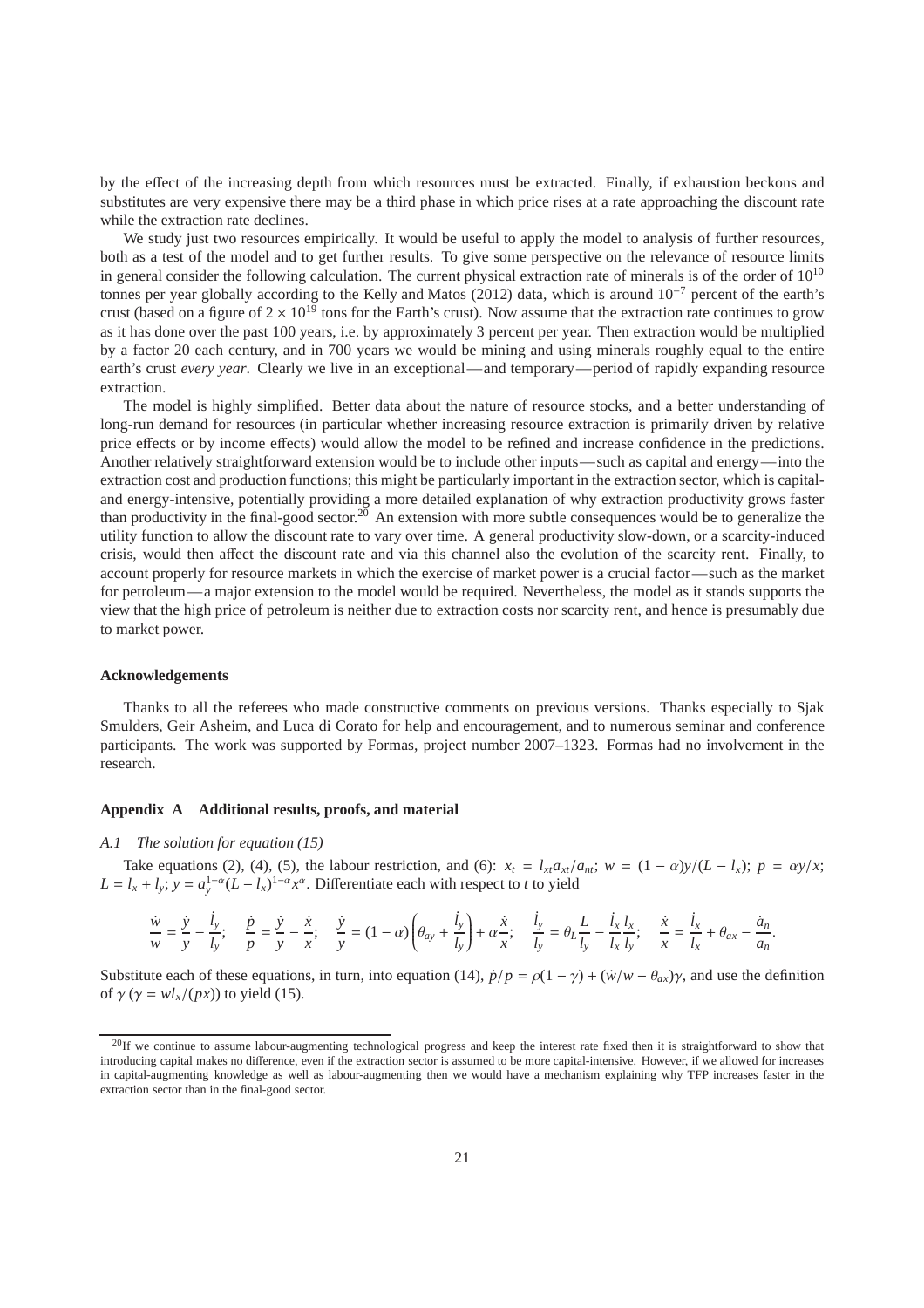# <span id="page-22-2"></span>*A.2 The transversality condition*

Our proof of the sufficiency of the transversality condition [\(29\)](#page-10-5) is based on [Acemoglu \(2009](#page-22-6)), Theorem 7.14, as follows. Recall that we already have the current-value Hamiltonian and necessary first-order conditions in *x* and *n*. Having defined *F* we add the transversality condition, and find a solution consistent with the conditions. Then we note that the value of the Hamiltonian along the optimal path—in Acemoglu's notation,  $M(t, n, \lambda)$ —is simply equal to zero; this follows from the first-order condition in *x*, because of the linearity of the Hamiltonian in *x*. Since  $M \equiv 0$ it follows that *M* is concave in *n* for all *t*. Then since the set of allowed values for *n* is convex, and if there are no discontinuities, the solution must achieve the global maximum.

Now we prove that only the stable path is consistent with the transversality condition. Consider first the corner with  $l_x = 0$  and  $a \rightarrow \infty$ . As we head into this corner  $\lambda$  approaches p (equation [9\)](#page-6-2). So  $\lambda/\lambda = p/p$ . But from [\(14\)](#page-7-6) we have that  $\rho = \dot{p}/p$  in this corner, so (putting these results together) we have  $\lambda/\lambda = \rho$ . Hence the transversality condition cannot be satisfied; valuable resources are unnecessarily left in the ground. Now to the corner with  $l_x = L$ . Use [\(4\)](#page-5-4) and [\(6\)](#page-5-5) to show that when  $l_x \to L$ ,  $w \to \infty$ , implying [\(9\)](#page-6-2) that  $\lambda \to -\infty$ ; loosely speaking, infinitely-priced labour is being devoted to extracting resources which are then not usable because there is no production labour. Finally, it is straightforward to show that the path leading to the steady-state satisfies the transversality condition, using equations [\(31\)](#page-10-4) and [\(33\)](#page-11-2). (Note that when  $\psi > 0$ , then  $\dot{n}/n \to \dot{x}/x$  as  $t \to \infty$ , whereas when  $\psi < 0$  then  $\dot{n}/n \to 0$  as  $t \to \infty$ .)

# <span id="page-22-3"></span>*A.3 The mature b.g.p.*

To show that [\(33\)](#page-11-2) holds in the steady state of the transformed system take [\(24\)](#page-9-4) and use it to show that when the growth rates of *a* and  $l<sub>x</sub>$  are zero then

$$
\theta_{ax} = (1 + \psi)\dot{a}_n/a_n
$$
 and  $\dot{x}/x = \theta_{ax} - \dot{a}_n/a_n$ ,

hence  $\dot{x}/x = \psi/(1 + \psi)\theta_{ax}$ , i.e. [\(33\)](#page-11-2). Now take [\(9\)](#page-6-2) and use it to show that  $\lambda/p$  is constant if  $\dot{w}/w + \dot{a}_n/a_n = \dot{p}/p + \theta_{ax}$ , and verify that the latter equation holds on the b.g.p. using the two expressions above and [\(31\)](#page-10-4).

To find the levels of the variables on the b.g.p., use the growth rate of  $a_n$  on the b.g.p. —  $\dot{a}_n/a_n = \theta_{ax}/(1 + \psi)$  and [\(23\)](#page-9-3) to show that

$$
\frac{\theta_{ax}}{1+\psi}=\frac{x}{F_0(a_n/a_{n0})^{\psi}}.
$$

Rearrange and substitute for *a<sup>n</sup>* using [\(2\)](#page-5-1) to derive

$$
x = \left(\frac{a_x l_x}{a_{n0}}\right)^{\psi/(1+\psi)} \left(\frac{F_0 \theta_{ax}}{1+\psi}\right)^{1/(1+\psi)}
$$

.

The value of  $l_x$  follows directly from [\(27\)](#page-9-7) and [\(28\)](#page-9-8):

$$
\frac{l_x}{\alpha L} = \frac{\frac{\psi}{1+\psi}\theta_{ax} - \theta_{ay} + \frac{\rho}{1-\alpha}}{\theta_{ax} - \theta_{ay} + \frac{\rho}{1-\alpha}}.
$$

Now use [\(2\)](#page-5-1), [\(4\)](#page-5-4), [\(5\)](#page-5-6), and [\(9\)](#page-6-2) to show that  $\lambda/p = 1 - (1 - \alpha)/\alpha \cdot l_x/(L - l_x)$ . Insert the expression for  $l_x$  derived above to yield the expression for  $\lambda/p$  in [\(34\)](#page-11-3).

### <span id="page-22-5"></span>*A.4 Supplementary material regarding the solutions to the models and the figures*

All of the programs used to solve the models and generate the figures (including data) are to be found on the following site: <https://sites.google.com/site/exresmat/>.

<span id="page-22-6"></span>Acemoglu, D., 2009. Introduction to modern economic growth. Princeton, New Jersey.

<span id="page-22-1"></span>André, F. J., Smulders, S., 2014. Fueling growth when oil peaks: Directed technological change and the limits to efficiency. European Economic Review 69, 18–39.

<span id="page-22-0"></span>Arrow, K. J., Chang, S., Mar. 1982. Optimal pricing, use, and exploration of uncertain natural resource stocks. Journal of Environmental Economics and Management  $9(1)$ ,  $1-10$ .

<span id="page-22-4"></span>Black, G., LaFrance, J., 1998. Is Hotelling's rule relevant to domestic oil production? Journal of Environmental Economics and Management 36 (2), 149–169.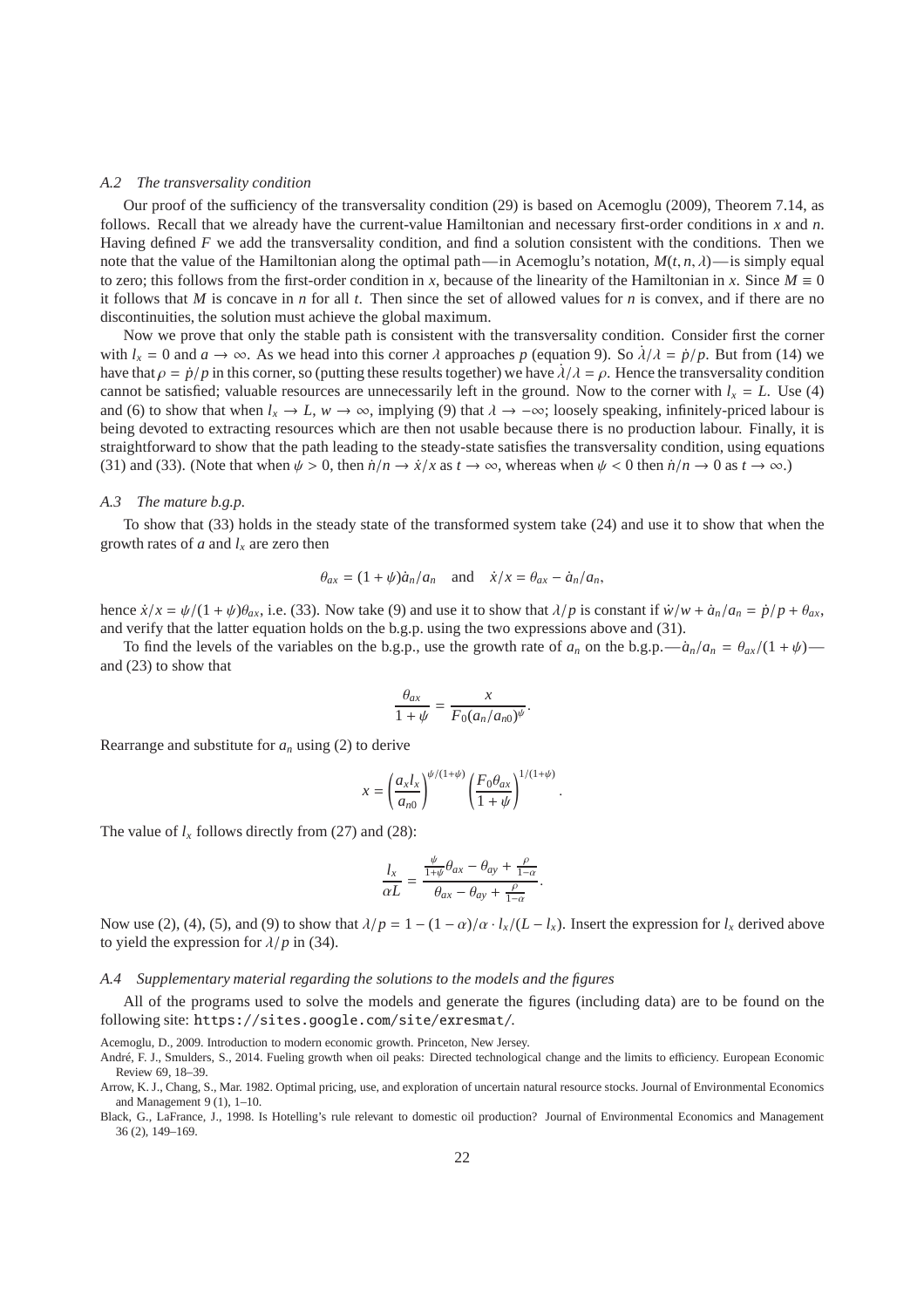<span id="page-23-7"></span>Boden, T. A., Marland, G., Andres, R. J., 2012. Global, regional, and national fossil-fuel CO<sub>2</sub> emissions. Tech. rep., CDIAC, Oak Ridge National Laboratory, U.S. Department of Energy, Oak Ridge, Tenn., U.S.A.

<span id="page-23-8"></span>BP, 2012. Statistical review of world energy. Annually published data, British petroleum.

<span id="page-23-37"></span>Cairns, R. D., Davis, G. A., 2001. Adelman's rule and the petroleum firm. The Energy Journal 22 (3), 31–54.

<span id="page-23-1"></span>Dasgupta, P., Heal, G., 1974. The optimal depletion of exhaustible resources. The Review of Economic Studies 41, 3–28.

<span id="page-23-29"></span>Dasgupta, P., Heal, G., 1979. Economic Theory and Exhaustible Resources. Cambridge University Press, Cambridge.

<span id="page-23-32"></span>Di Maria, C., Smulders, S., van der Werf, E., Feb. 2012. Absolute abundance and relative scarcity: Environmental policy with implementation lags. Ecological Economics 74, 104–119.

<span id="page-23-21"></span>Ellis, G. M., Halvorsen, R., Aug. 2002. Estimation of market power in a nonrenewable resource industry. Journal of Political Economy 110 (4), 883–899.

<span id="page-23-36"></span>Fagerberg, J., Dec. 2000. Technological progress, structural change and productivity growth: a comparative study. Structural Change and Economic Dynamics 11 (4), 393–411.

<span id="page-23-18"></span>Farzin, Y. H., Jul. 1992. The time path of scarcity rent in the theory of exhaustible resources. Economic Journal 102 (413), 813–830.

<span id="page-23-9"></span>Fouquet, R., 2011. Divergences in long-run trends in the prices of energy and energy services. Review of Environmental Economics and Policy 5 (2), 196–218.

<span id="page-23-39"></span>Gerst, M. D., May 2008. Revisiting the cumulative grade–tonnage relationship for major copper ore types. Economic Geology 103 (3), 615–628.

<span id="page-23-27"></span>Goeller, H. E., Weinberg, A. M., 1978. The age of substitutability. American Economic Review 68 (6), 1–11, reprinted from Science 191 pp. 683–689, 1976.

<span id="page-23-4"></span>Groth, C., 2007. A new-growth perspective on non-renewable resources. In: Bretschger, L., Smulders, S. (Eds.), Sustainable Resource Use and Economic Dynamics. Springer, pp. 127–163.

<span id="page-23-15"></span>Hanson, D. A., 1980. Increasing extraction costs and resource prices—some further results. Bell Journal of Economics 11 (1), 335–342.

<span id="page-23-40"></span>Harmsen, J., Roes, A., Patel, M., Feb. 2013. The impact of copper scarcity on the efficiency of 2050 global renewable energy scenarios. Energy 50, 62–73.

<span id="page-23-28"></span>Hart, R., Spiro, D., 2011. The elephant in Hotelling's room. Energy Policy 39 (12), 7834–7838.

<span id="page-23-11"></span><span id="page-23-3"></span>Hartwick, J. M., 1977. Intergenerational equity and the investing of rents from exhaustible resources. American Economic Review 67, 972–974. Heal, G., 1976. The relationship between price and extraction cost for a resource with a backstop technology. The Bell Journal of Economics 7 (2), 371–378.

<span id="page-23-0"></span>Hotelling, H., 1931. The economics of exhaustible resources. Journal of Political Economy 39, 137–175.

<span id="page-23-6"></span>Kelly, T. D., Matos, G. R., 2012. Historical statistics for mineral and material commodities in the United States. Tech. rep., U.S. Geological Survey, Data Series 140.

URL <http://pubs.usgs.gov/ds/2005/140/>

<span id="page-23-38"></span>Kesler, S. E., Wilkinson, B. H., Mar. 2008. Earth's copper resources estimated from tectonic diffusion of porphyry copper deposits. Geology 36, 255–258.

<span id="page-23-34"></span>Krautkraemer, J., 1998. Nonrenewable resource scarcity. Journal of Economic Literature 36, 2065–2107.

<span id="page-23-17"></span>Krulce, D. L., 1993. Increasing scarcity rent – a sufficient condition. Economics Letters 43 (2), 235–238.

<span id="page-23-14"></span>Levhari, D., Liviatan, N., 1977. Notes on Hotelling's economics of exhaustible resources. Canadian Journal of Economics – revue Canadienne D Economique 10 (2), 177–192.

<span id="page-23-41"></span>Lin, C.-Y. C., 2009. Insights from a simple Hotelling model of the world oil market. Natural Resources Research 18 (1), 19–28.

<span id="page-23-22"></span>Lin, C.-Y. C., 2011. Estimating supply and demand in the world oil market. Journal of Energy and Development 34 (1), 1–32.

<span id="page-23-20"></span>Lin, C.-Y. C., Meng, H., Ngai, T. Y., Oscherov, V., Zhu, Y. H., 2009. Hotelling revisited: Oil prices and endogenous technological progress. Natural Resources Research 18 (1), 29–38.

<span id="page-23-23"></span>Lin, C.-Y. C., Wagner, G., Jul. 2007. Steady-state growth in a Hotelling model of resource extraction. Journal of Environmental Economics and Management 54 (1), 68–83.

<span id="page-23-43"></span>Lin Lawell, C.-Y. C., 2016. Market power in the world oil market: Evidence for an OPEC cartel and an oligopolistic non-OPEC fringe. Working paper, University of California at Davis.

<span id="page-23-42"></span>Lin Lawell, C.-Y. C., Zhang, W., 2015. Market power in nonrenewable resource markets: An empirical dynamic model. Working paper, University of California at Davis.

<span id="page-23-19"></span>Livernois, J., 2009. On the empirical significance of the Hotelling rule. Review of Environmental Economics and Policy 3, 22–41.

<span id="page-23-13"></span>Livernois, J., Martin, P., 2001. Price, scarcity rent, and a modified *r* per cent rule for non-renewable resources. Canadian Journal of Economics 34 (3), 827–845.

<span id="page-23-10"></span>Maddison, A., 2003. Growth accounts, technological change, and the role of energy in Western growth. In: Economia e Energia, secc.XIII-XVIII. Istituto Internazionale di Storia Economica "F. Datini" Prato, Florence.

<span id="page-23-5"></span>Maddison, A., 2010. Historical statistics of the world economy: 1–2008 ad. Tech. rep., Groningen growth and development centre.

<span id="page-23-26"></span>Mercure, J.-F., Salas, P., Oct. 2012. An assessement of global energy resource economic potentials. Energy 46 (1), 322–336.

<span id="page-23-33"></span>Ploeg, F. v., Withagen, C., Nov. 2012. Is there really a green paradox? Journal of Environmental Economics and Management 64 (3), 342–363.

<span id="page-23-25"></span>Rogner, H. H., 1997. An assessment of world hydrocarbon resources. Annual Review of Energy and the Environment 22, 217–262.

<span id="page-23-35"></span>Shackleton, R., 2013. Total factor productivity growth in historical perspective. Working paper series, CBO 2013–01.

<span id="page-23-30"></span>Sinclair, P. J. N., Oct. 1994. On the optimum trend of fossil fuel taxation. Oxford Economic Papers–New Series 46, 869–877.

<span id="page-23-31"></span>Sinn, H.-W., Aug. 2008. Public policies against global warming: a supply side approach. International Tax and Public Finance 15 (4), 360–394.

<span id="page-23-16"></span>Slade, M. E., 1982. Trends in natural-resource commodity prices: An analysis of the time domain. Journal of Environmental Economics and Management 9, 122–137.

<span id="page-23-2"></span>Solow, R. M., 1974. Intergenerational equity and exhaustible resources. Review of Economic Studies, Symposium on the economics of exhaustible resources 41, 29–45.

<span id="page-23-12"></span>Solow, R. M., Wan, F. Y., 1976. Extraction costs in the theory of exhaustible resources. Bell Journal of Economics 7 (2), 359–370.

<span id="page-23-24"></span>Spiro, D., 2014. Resource prices and planning horizons. Memorandum 14/2014, Department of Economics, University of Oslo.